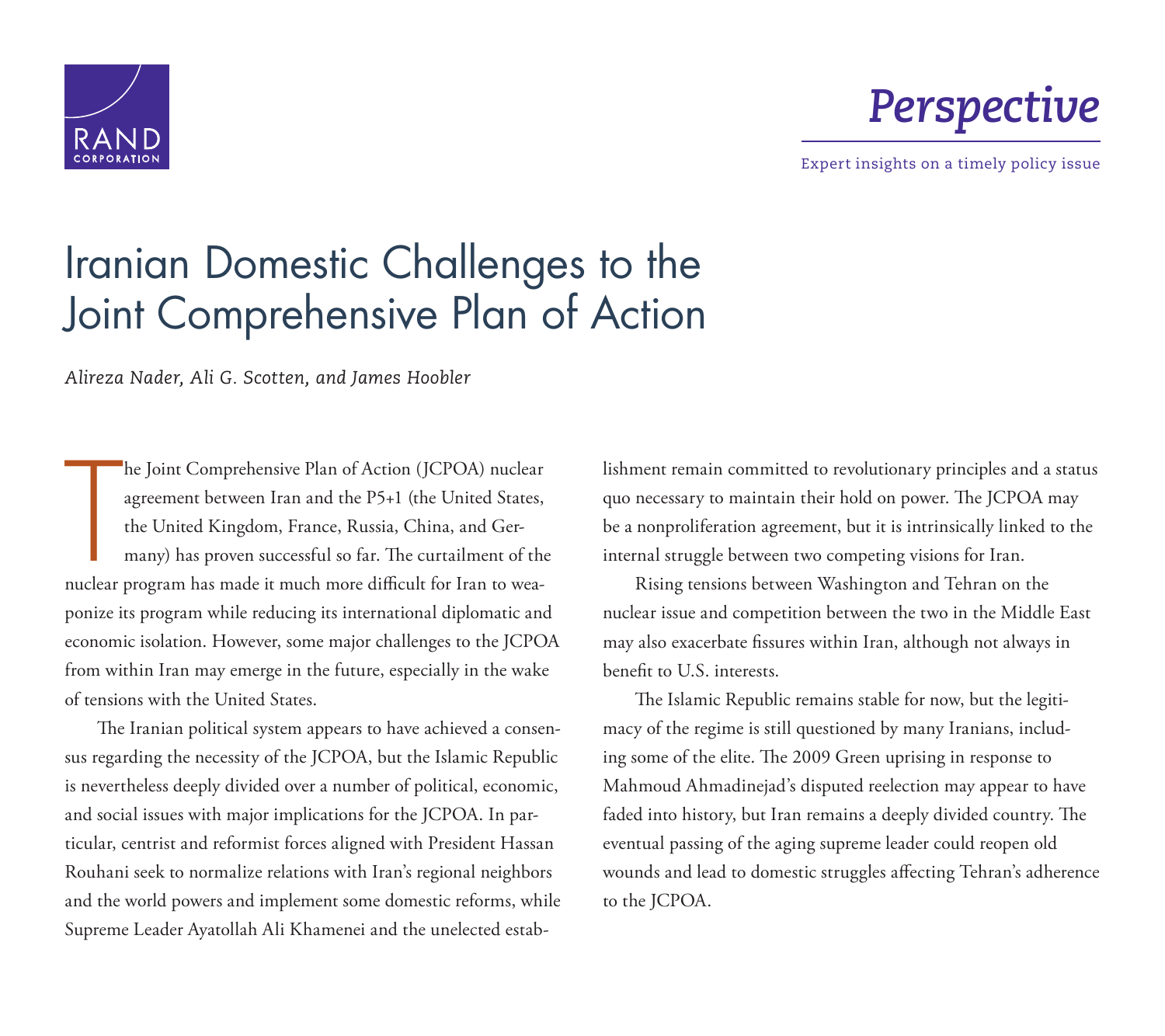*Iran's feuding factions, each with its own specific policy preferences, are likely to play a significant role in the future viability of the JCPOA.*

This Perspective examines the nature of the factional divisions that exist in Iran; how this factionalism may impact the nuclear agreement; and the viability of the JCPOA if major events were to occur, such as the death of the supreme leader or heightened U.S.- Iran tensions.

## **Iran's Political Landscape**

Iran's feuding factions, each with its own specific policy preferences, are likely to play a significant role in the future viability of the JCPOA. The supreme leader is the most powerful man in Iran, but he alone cannot dictate Iran's foreign policy; rather, Khamenei must preside over a consensus among Iran's factions and decisionmaking bodies. These factions are made up of informal networks of individuals sharing a common worldview and are built on a complex set of political, familial, economic, and military ties. Elite worldviews on foreign policy exist along a spectrum that ranges from rigid revolutionary ideology that emphasizes self-sufficiency and "resistance to imperialism" to a more pragmatic worldview that emphasizes realpolitik.

There are four distinct factional groupings within Iran:

*1. The traditional conservative faction* dominates the unelected institutions, such as the Guardian Council and the Assembly of Experts. Traditional conservatives advocate for economic

self-sufficiency and resisting Western imperialism while steadfastly supporting the dominance of the clerical establishment over society. Khamenei aligns most closely with this camp.

- *2. Principlists* are also socially conservative and tend to promote self-sufficiency and a revolutionary foreign policy. The Islamic Revolutionary Guards Corps (IRGC) and Basij veterans of the Iran-Iraq war make up a significant bloc of the principlist camp, which has led them to challenge the dominance of the old clerical elites—a position that distinguishes them from traditional conservatives. These principlists propelled Ahmadinejad to power before turning on him during his widely criticized presidency. In general, both traditional conservatives and principlists fear the post–nuclear deal era as providing a dangerous opening of the country.<sup>1</sup> However, differences do exist within the principlist camp as to the extent to which Iran should actively fight its enemies. For instance, Ahmadinejad and his political rival, Ali Larijani, are both considered principlists. During his presidency, Ahmadinejad exacerbated the nuclear dispute by acting provocatively on the world stage, prompting then–nuclear negotiator Larijani—who sought a compromise with the West—to resign in frustration.<sup>2</sup>
- *3. The pragmatic conservatives, or centrists*, seek economic development without necessarily adopting the wide-ranging political reforms often demanded by a rising middle class—the "China

<sup>1</sup> Mohammad Javad Ekhvan, "Naghshe-ye Raah-e Iran-e Eslami dar Fardaa-ye Ejraa-ye Barjam [Islamic Iran's Roadmap in Days Following JCPOA Implementation]," *Javan*, January 16, 2016.

<sup>2</sup> Seyed Hossein Mousavian, *The Iranian Nuclear Crisis: A Memoir,* Washington, D.C.: Carnegie Endowment for International Peace, 2012.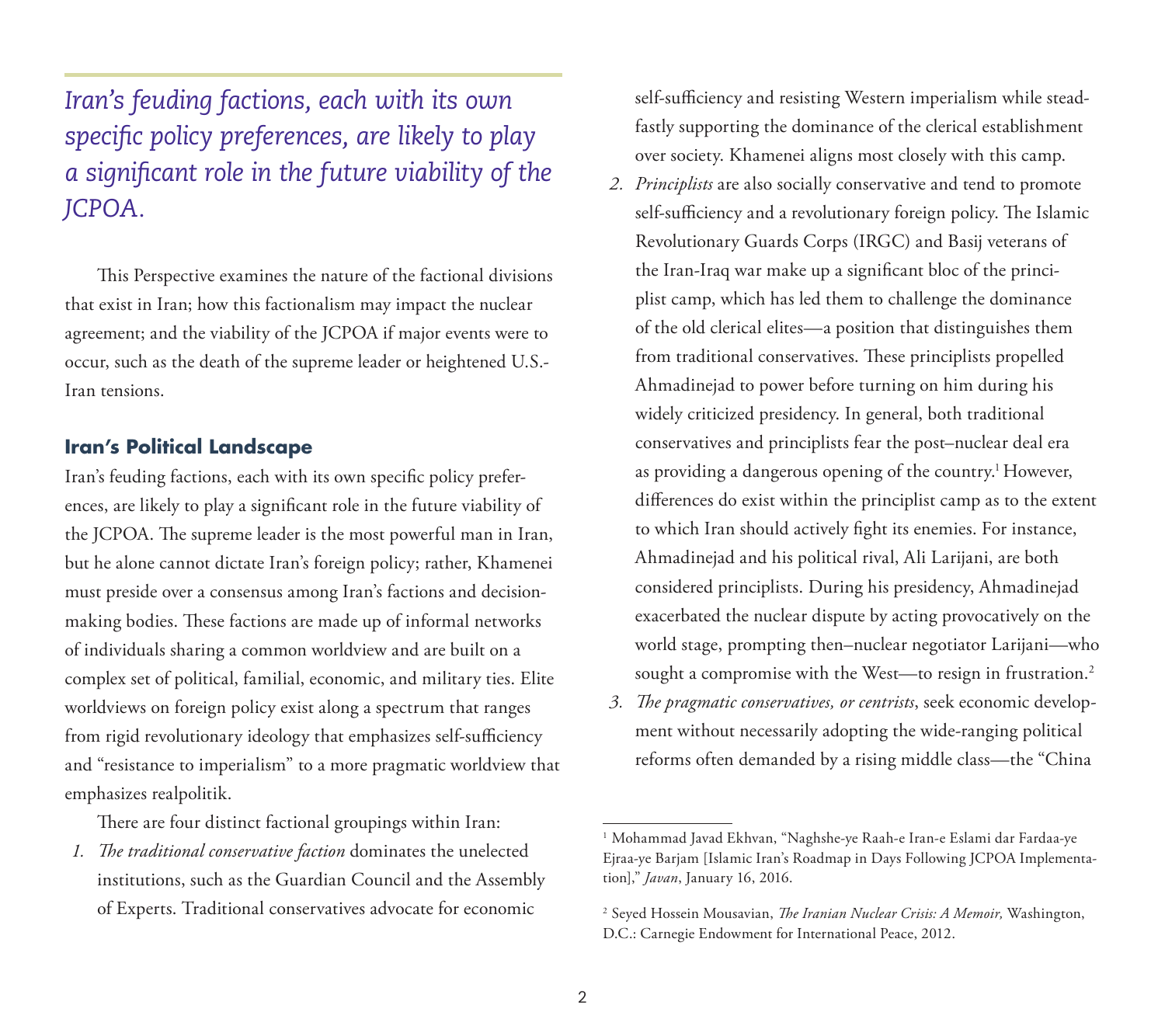model." Former president Ayatollah Hashemi Rafsanjani, who died in January 2017, was a key leader of this group. Pragmatic conservatives view foreign investment, and thus pursuing a moderate foreign policy, as an essential component of development. For them, the easing of social restrictions can be tolerated as an expedient way of relieving societal pressure in order to prevent unrest that could undermine economic progress. In the minds of Rouhani and his allies, further engagement with the United States is acceptable to the extent that it would help Iran's economy and position in the Middle East.<sup>3</sup> Throughout Khamenei's rule, Rouhani has benefited from a close working relationship with the supreme leader.4 According to one of Rouhani's former aides, Khamenei historically has placed a great deal of weight on his analysis of national security issues.5 Thus, Rouhani served for over 15 years as Khamenei's personal representative to the Supreme National Security Council. Nevertheless, the two men also have important disagreements on the need for reform and engagement with the United States.<sup>6</sup>

*4. The reformists* are perhaps the most popular but least politically influential of Iran's major factions. Reformists, such as former president Mohammad Khatami, see social and political reforms as essential to ensuring the long-term vitality of the Islamic Republic. Thus, they welcome Iran's economic and political integration with the global community. Most reformists have been sidelined from the political system, as Khamenei and the IRGC view many to be part of the "sedition" that urged Iranians into the streets after the contested 2009 presidential election. Most reformist candidates for the February 2016 parliamentary election were disqualified by the Guardian Council. The most prominent leaders of the reformist Green Movement—Mir Hossein Mousavi, Zahra Rahnavard, and Mehdi Karroubi—remain under house arrest. Khatami, while

an important part in facilitating Khamenei's rise to power. Most importantly, he is credited with playing a key role in brokering Khamenei's selection as supreme leader in 1989. At the time, Rafsanjani likely believed Khamenei would remain a useful junior partner. However, by the end of Rafsanjani's presidency in 1997, the balance of power had begun to shift in Khamenei's favor, as Rafsanjani was lambasted publicly as a corrupt politician. In 2005, Rafsanjani lost a presidential bid to Mahmoud Ahmadinejad, who viciously attacked him and his family for being corrupt, with Khamenei sitting silently on the sidelines. Perhaps the irreparable break between the two rivals occurred in the aftermath of the 2009 unrest following Ahmadinejad's reelection, when Rafsanjani appeared to defend the protesters during his Tehran Friday prayer sermon. Khamenei never again allowed Rafsanjani to make a sermon from that influential podium. Meanwhile, the supreme leader has allowed the judiciary to target Rafsanjani's children. His daughter Faezeh served six months in prison for supporting the Green Movement, while his son Mehdi is serving a ten-year sentence for corruption. Finally, in 2013, the Guardian Council—operating under the ultimate authority of the supreme leader—disqualified Rafsanjani from running for president. Following this rejection, Rafsanjani came out in support of Rouhani's candidacy, an action that is widely credited with playing a key role in the latter's victory.

<sup>&</sup>lt;sup>3</sup> Gholamali Khoshroo, Iranian Permanent Ambassador to the United Nations, "Negotiations Channel Must Be Kept Open," transcript of interview with *Seda Persian Weekly* in *Iran Review*, February 6, 2016.

<sup>4</sup> Rouhani has, in fact, known Khamenei since 1968. Hassan Rouhani, *Khateraat-e Doktor Hassan Rouhani;* Jeld-e 1: *Enghelaab-e Eslami* [*Memoirs of Dr. Hassan Rouhani;* Vol. 1: *Islamic Revolution*], Tehran: Islamic Revolution Document Center, 2009.

<sup>5 &</sup>quot;Former Aide Says Iranian President-Elect 'Is Not Superman,'" Radio Free Europe/Radio Liberty, June 20, 2013.

<sup>6</sup> Rouhani's longtime alliance with the supreme leader's archrival, Rafsanjani, may also make Khamenei wary of the president's ultimate objectives. Khamenei and Rafsanjani had a complicated relationship. As a founding father of the Islamic Republic and a confidant of Ayatollah Ruhollah Khomeini, Rafsanjani played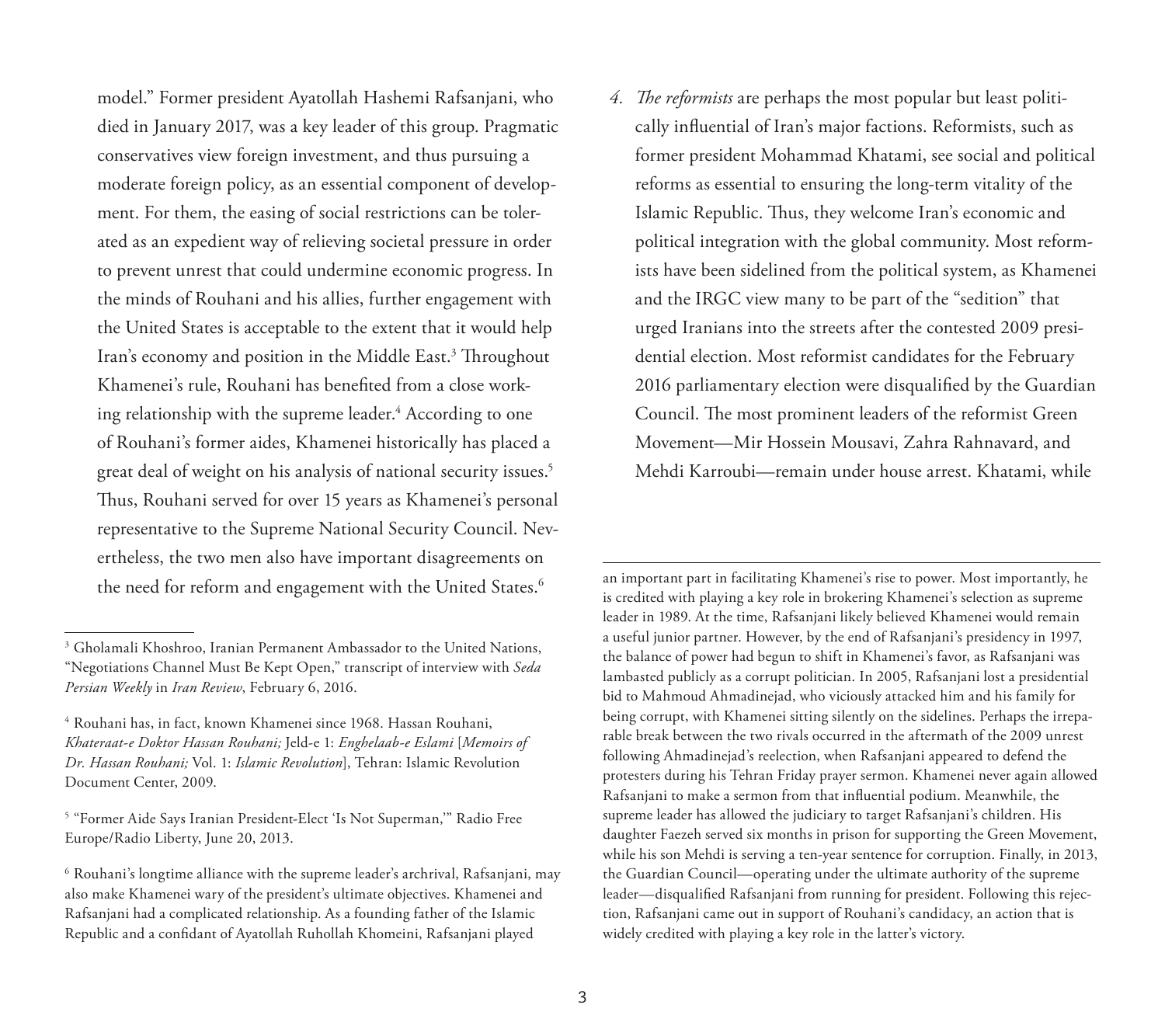free, faces restrictions meant to curtail his political power and popularity.

# **Challenges to the Nuclear Deal: Rouhani's Role**

The June 2013 election of Hassan Rouhani marked a major shift in Iran's factional politics, coming as the result of a strategic alliance between the reformists and centrist conservatives. Rouhani's victory served as a rebuke to former president Ahmadinejad's rigid principlist policies and provided Khamenei with an opportunity to change course. Powerful coalitions can persuade the supreme leader to sign off on foreign policies that diverge from his personal proclivities—all in the name of *maslehat*, or expediency, to preserve consensus within the Islamic Republic. This is because Khamenei understands that to maintain regime stability, he must consider the concerns of an array of factions that make up the Islamic Republic. Under immense pressure, Ayatollah Khamenei succumbed to the elite consensus over resolving the nuclear impasse and achieving sanctions relief.

Khamenei will adhere to the nuclear deal as long as he continues to believe that doing so safeguards the core objectives of the Islamic revolution: the existence of an Islamist government that prevents outside interference in Iranian affairs. But while the Iranian elite remain devoted to these goals, the means by which they intend to achieve them differ greatly. Khamenei and his appointed leaders in the IRGC prefer to counter U.S. influence in the Middle East, stave off Western cultural "corruption" that would weaken the Iranian people's revolutionary spirit, and move toward a "resistance economy" that is self-sufficient and protected from outside manipulation. The IRGC's missile tests after the JCPOA

was signed are an indication of the conservatives' aggressive foreign policy preferences.7

President Rouhani and his allies, on the other hand, see economic development and diplomatic engagement as essential to maintaining the people's support for the Islamic Republic. To achieve this, they argue, Iran must integrate into the global economy and attract foreign investment—a position that is popular with the vast majority of Iranians.8 Moreover, unlike Khamenei, they do not see Iran's relations with its rivals in purely zero-sum terms. If, for instance, cooperating with the United States on areas of mutual interest would lead to benefits for Iranian interests, then they would potentially be in favor of cooperation.<sup>9</sup>

The pro-Rouhani coalition's power to influence Khamenei's decisionmaking likely has been enhanced by the successful implementation of the nuclear deal and the outcome of the February 2016 parliamentary and Assembly of Experts elections, which moved Iranian politics away from hardcore ideological positions and more toward the center, an outcome favored by both Khamenei and Rouhani.<sup>10</sup> One example of the dividends resulting from these successes occurred in November 2016, when the new parliament

<sup>7</sup> William Luers, Thomas Pickering, and Greg Thielmann, "Dealing with Iran's Ballistic Missile Program," *The National Interest*, February 8, 2016.

<sup>8</sup> Ebrahim Mohseni, Nancy Gallagher, and Clay Ramsay, *Iranian Public Opinion One Year After the Nuclear Deal,* College Park, Md.: University of Maryland Center for International and Security Studies, 2016.

<sup>9</sup> Nevertheless, Rouhani must appear strong on defense issues. In December 2015, he ordered the Ministry of Defense to engage in the production of missiles with "increased speed and seriousness."

<sup>&</sup>lt;sup>10</sup> Alireza Nader, "Rouhani and Khamenei Are Both Winners in Iran's Elections," *Foreign Policy Concepts*, March 2, 2016.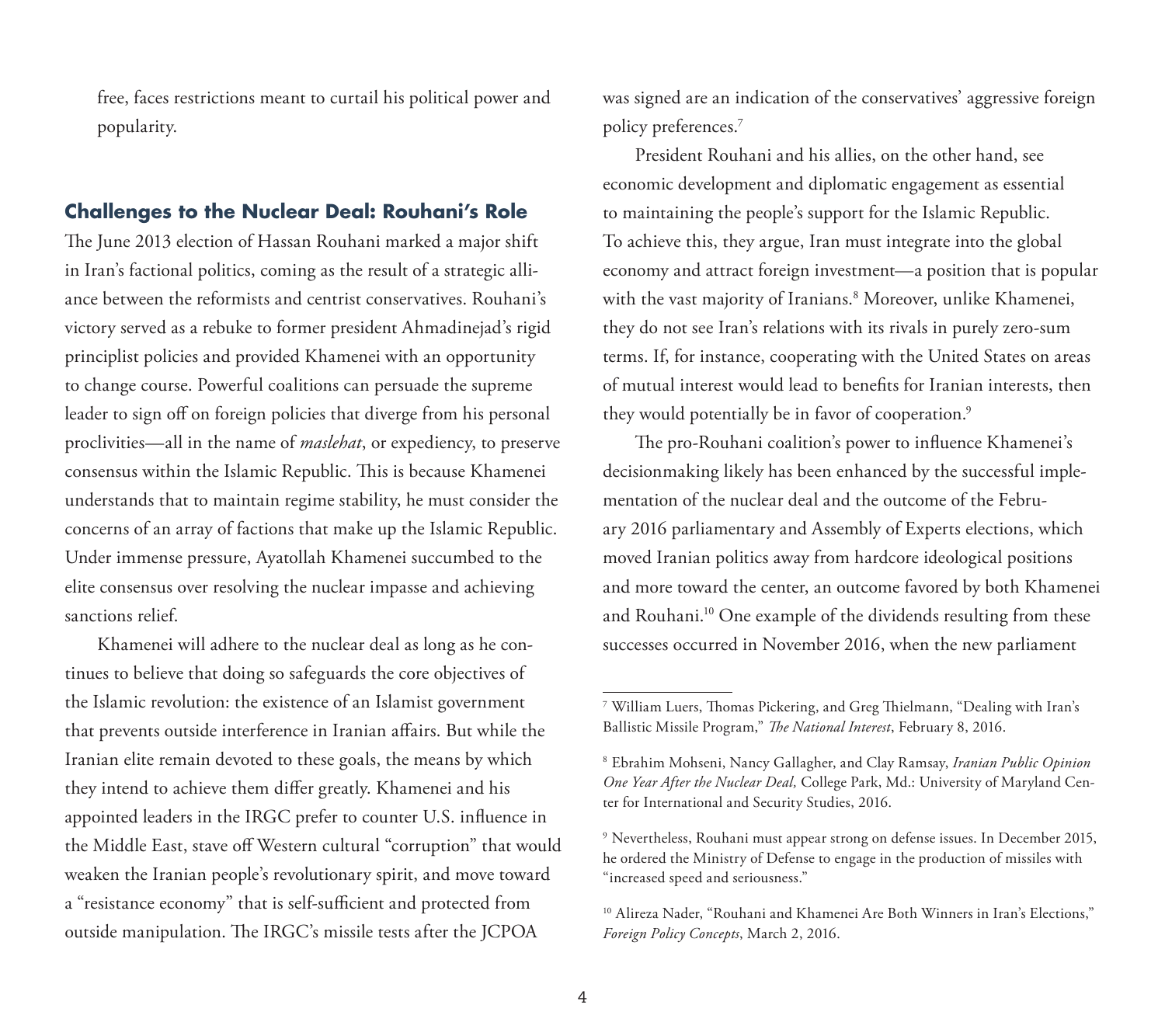approved as ministers three Rouhani allies who had been summarily rejected in the previous parliamentary session.<sup>11</sup> However, while Rouhani has gained momentum, his administration must move cautiously in order to maintain his coalition of centrists and allied reformists; Rouhani must also reassure Khamenei that the supreme leader's position is not threatened.

## **Challenges to the Nuclear Deal: Electoral Politics**

Iranian elections play a major role in shaping the factional balance of power and influencing Iran's foreign policy trajectory. Elections have also been conducted with varying degrees of manipulation and, thus, are by no means a flawless exercise in the republican ideal. Therefore, it is important not to overstate the significance of elections as a true expression of the Iranian people's will; strict vetting of candidates to ensure their Islamic revolutionary credentials greatly limits the options available to voters. Nevertheless, despite these limitations, they represent an important field on which Iran's political and social struggles are played out and a window into the increasingly dynamic elite debates that are no longer solely the preserve of conservative and principlist factions.<sup>12</sup>

The February 2016 parliamentary and Assembly of Experts elections provided a modest boost for President Rouhani and his allies, who seek to pursue a less ideological foreign policy and attract foreign investment into Iran. The result of the elections, while hardly decisive as an instrument of change in Iran, may

nevertheless strengthen forces committed to upholding the nuclear agreement and pursuing a less-ideological foreign policy.

Rouhani's centrist agenda created strange allies, bringing reformists and centrists together with principlists, such as Parliamentary Speaker Ali Larijani and the staunchly socially conservative member of parliament Ali Motahari. Support from Larijani and Motahari is important to the centrists because both have powerful bases of support, and both are the sons of influential ayatollahs. Since Rouhani took office, Larijani has diverged from many of his principlist colleagues in supporting the president's diplomatic efforts. During the parliamentary election, he even split from his Followers of the Leader faction and ran as an independent.<sup>13</sup> This alliance with the pragmatic conservatives/centrists and reformists was a far cry from the era of Mohammad Khatami's presidency, when Larijani was seen as an enemy of the reform movement for his hardline stance against freedom of expression while he was the head of the Islamic Republic of Iran Broadcasting.

Likewise, Ali Motahari's leadership of the new Voice of the Nation coalition—containing both pragmatic conservatives and reformists—is noteworthy because he is a hardliner on social issues, including women's rights.14 At the same time, Motahari has earned the ire of many of his conservative colleagues for boldly criticizing the regime's decision to keep Green Movement leaders Mir Hossein Mousavi and Mehdi Karroubi under house arrest with-

<sup>&</sup>lt;sup>11</sup> Changiz M. Vargi, "Iran's Parliament Gives Green Light to Rouhani's New Ministers," *Al-Monitor*, November 2, 2016.

<sup>12</sup> Reza H. Akbari, "Why Iran's Parliament Matters," *LobeLog*, February 29, 2016.

<sup>13</sup> Saeid Jafari, "What's Larijani's Game for the Parliamentary Elections?" *Al-Monitor*, January 13, 2016.

<sup>14 &</sup>quot;Tahlil-e Ali Motahari az Safbandiha-ye Entekhabaati [Ali Motahari's Analysis on Election Lineup]," *Fararu*, January 13, 2016.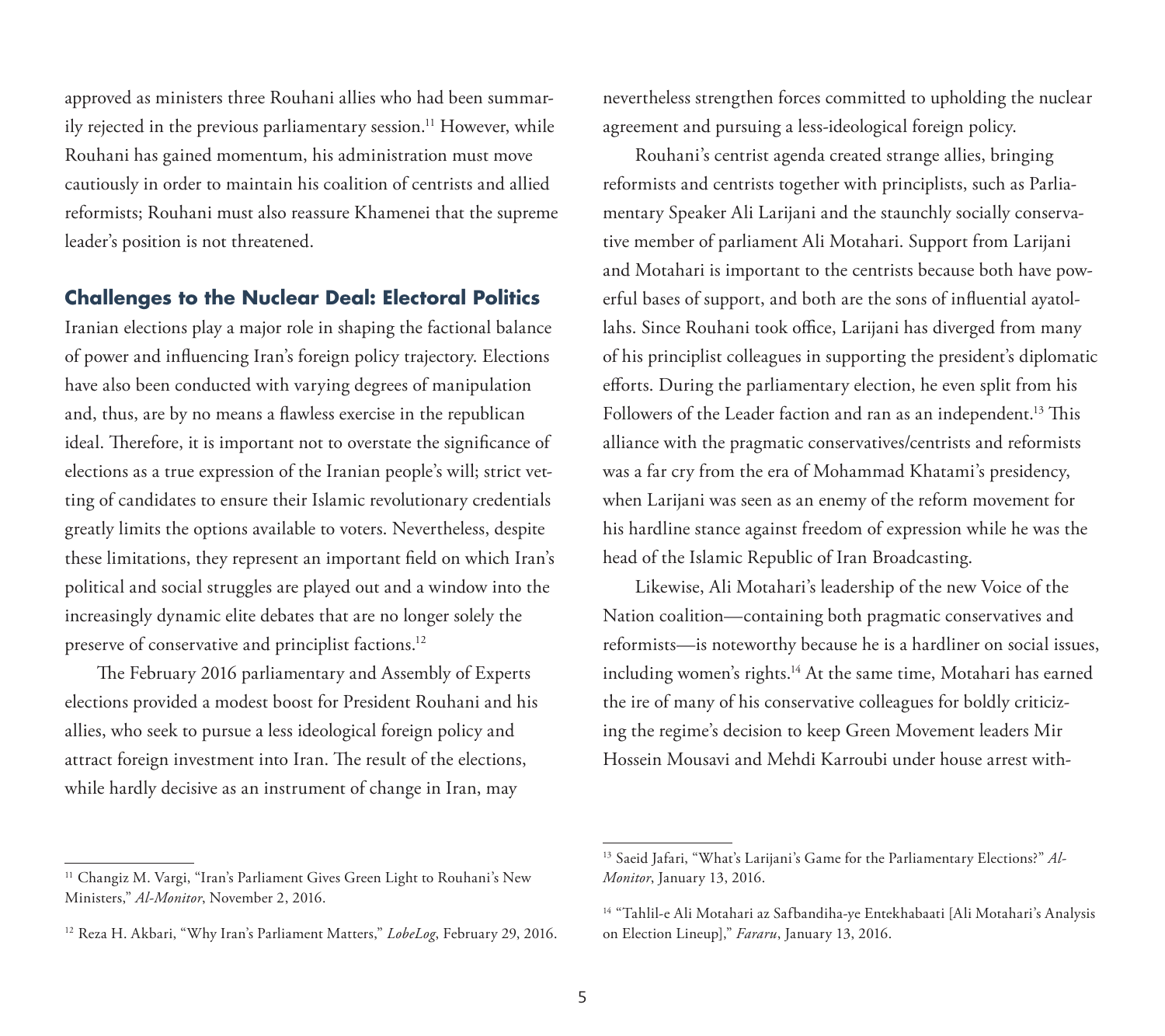out trial.15 Indeed, other than his support for Rouhani's foreign policy approach, Motahari's only other point of alignment with the reformists appears to be his push for rule of law, which includes protecting freedom of speech and ensuring fair trials, as stipulated in the Iranian constitution.16

The conservative backlash against Rouhani and his coalition in the run-up to the elections may be an indication of what lies ahead. Khamenei indirectly accused Rouhani and his allies of carelessness in pursuing further engagement with the United States.17 His repeated warnings about Western infiltration following the implementation of the nuclear deal were followed by an uptick in arrests of pro-reform activists, prompting Rouhani to accuse harshly those responsible for the detentions of "toying" with the supreme leader's words as an excuse to go after their political rivals.18 In October 2015, one of Khamenei's representatives to the Supreme Council of the Cultural Revolution even claimed that there were up to 10,000 U.S., British, and Israeli agents positioned within the Islamic Republic.19 The next month, the IRGC claimed to have disbanded a group of foreign-backed "pens for hire" who intended

to "change the lifestyle of the people and shape public minds."20 And when the time came to register for the parliamentary elections, the Guardian Council disqualified all but 30 of the 3,000 reformists who registered as candidates.<sup>21</sup> Former president Ayatollah Rafsanjani responded angrily in a not-so-veiled criticism of Khamenei.22 He asked the council, "Who gave you permission to sit there and judge on behalf of the administration, the [parliament], and other places?"23 Rouhani also pushed back vehemently against the Guardian Council's decision.24

Equally distressing for Rouhani's allies was the council's rejection of the popular reformist Ayatollah Hassan Khomeini—the grandson of the Islamic Republic's founder—in his attempt to run for a seat in the Assembly of Experts. The rejection was allegedly because of his lack of religious credentials, despite the fact that the young cleric had received strong support from senior clerics in Qom.25 For the traditional conservatives and principlists, Hassan Khomeini's connection to such popular moderate figures as

<sup>15 &</sup>quot;The Man Who Stood Up to Khamenei," *Foreign Policy*, July 4, 2015.

<sup>16 &</sup>quot;Tahlil-e Ali Motahari az Safbandiha-ye Entekhabaati [Ali Motahari's Analysis on Election Lineup]," 2016.

<sup>&</sup>lt;sup>17</sup> Muhammad Sahimi, "Iran's Deep State Has the Most to Lose from Opening to the West," *The National Interest*, November 10, 2015.

<sup>18 &</sup>quot;Vaakonesh-e Rouhani Beh Parvandeh Saazi-ye Sepaah Beh Bahane-ye Nofooz [Rouhani's Reaction to IRGC's Use of Infiltration as Excuse for Manufacturing Cases]," *Kaleme*, November 4, 2015.

<sup>19</sup> Akbar Ganji, "A New Wave of Repression Is Imminent in Iran," *The Guardian*, November 2, 2015.

<sup>20</sup> Thomas Erdbrink and Rick Gladstone, "Iran President Pushes Back over Anti-U.S. Crackdown," *New York Times*, November 4, 2015.

<sup>21 &</sup>quot;Rad-e Salaahiat-e 99 Dar Sad-e Eslaahtalabaan [99 Percent of Reformists Rejected]," Iranian Labor News Agency, January 17, 2016.

<sup>&</sup>lt;sup>22</sup> The supreme leader appoints half of the council members, while the supreme leader–appointed judiciary chief picks the other half.

<sup>23 &</sup>quot;Enteghaad-e Shadid-e Rafsanjani az Shoraa-ye Negahbaan [Rafsanjani's Harsh Criticism of Guardian Council]," *Radio Farda*, February 1, 2016.

<sup>&</sup>lt;sup>24</sup> "Hassan Rouhani's Comments Regarding the Guardian Council's Role," YouTube, September 4, 2015.

<sup>25 &</sup>quot;Shockwave: The Disqualification of Seyed Hassan Khomeini," *Majlis Monitor*, February 9, 2016.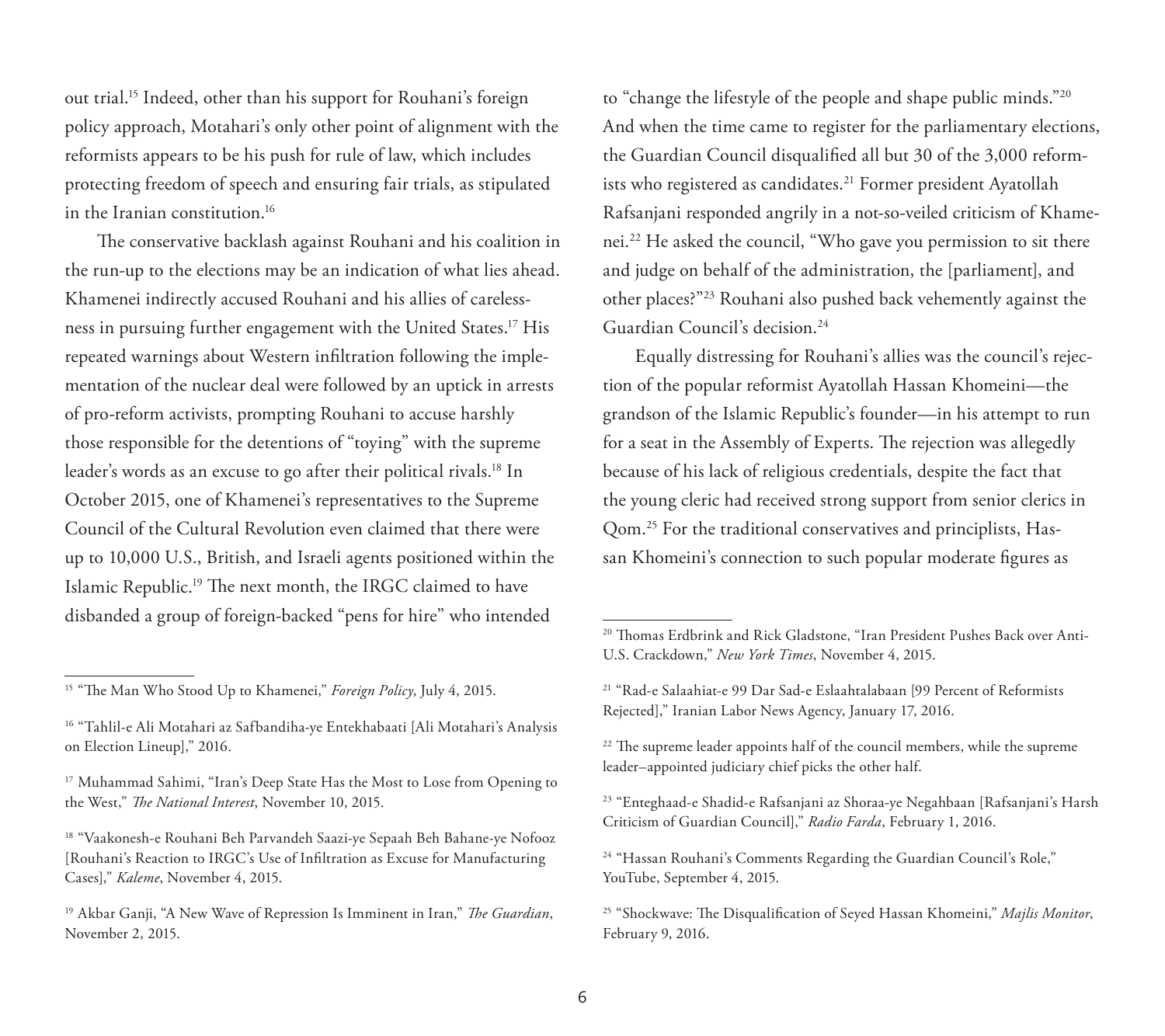Rafsanjani and Khatami and his control of large foundations and seminaries are major sources of concern.<sup>26</sup>

Rouhani and Rafsanjani likely had hoped that Khomeini would help strengthen their influence within the Assembly and, with it, the ability to shape the succession to Khamenei. Signaling the potential importance of the assembly election, Rafsanjani had broken a taboo by stating that a new supreme leader could be chosen during the next term.<sup>27</sup> He also repeated his claim that a "council of leaders" could be created to replace the position of supreme leader, the possibility of which was initially established by the Iranian constitution but which today would require a constitutional amendment.

Despite all these obstacles, the elections ended up serving as a referendum of popular support for Rouhani's policies. The pro-Rouhani camp won a plurality of the parliament, although it may not be able to dominate the institution. The outspoken Ali Motahari was reelected. Meanwhile, prominent opponents of the president, including Mehdi Kouchakzadeh, Ruhollah Hosseinian, and Gholam Ali Haddad-Adel (Khamenei's son-in-law and the head of the principlists' list of candidates), were ousted.28 Among the candidates for Tehran representatives in the Assembly of Experts, Rafsanjani won the most votes, and Rouhani won third place. Prominent traditional conservative ayatollahs Mohammad Yazdi and Mohammad Taghi Mesbah-Yazdi were ousted, and Khamenei ally Ahmad Jannati barely held onto his seat.<sup>29</sup> Moreover, out of a total of 88 Assembly of Experts seats, 52 of the candidates backed by the pro-Rouhani coalition won.<sup>30</sup> Particularly notable were the efforts by activists, and even Khatami, who days before the election took to social media platforms, such as Facebook, Instagram, and Telegram, to encourage Tehran voters to support a list of 30 parliamentary and 16 Assembly of Experts candidates.31

However, the aggressive disqualifications of the vast majority of candidates suggest that the "steadfast" resolve with which conservatives have confronted centrist and reformist figures after the nuclear deal is likely to continue. While the net accumulation of even a few more sympathetic parliamentary allies has helped Rouhani to promote his agenda, it is clear that he faces firm opposition to wider change outside the bounds of the limited consensus he has built and that his efforts will be opposed by powerful factions, regardless of the outcome.

The selections of Ali Larijani as speaker of parliament and the archconservative Ayatollah Ahmad Jannati as head of the

Entekhaabaat Nadaaram [Haddad-Adel: I Don't Intend to Protest Election Results]," *Fararu*, March 1, 2016.

29 "Nataayej-e Nahaai-ye Khobregaan-e Tehran [Final Results of Tehran Experts Assembly]," *BBC Persian*, February 29, 2016.

<sup>26</sup> Reza Haghighatnejad, "Khomeini's Grandson Enters Politics," *Iran Wire*, December 14, 2015.

<sup>&</sup>lt;sup>27</sup> Bozorgmehr Sharafedin, "Iran's Possible Next Supreme Leader Being Examined: Rafsanjani," *Reuters*, December 13, 2015.

<sup>&</sup>lt;sup>28</sup> Runoff elections occur when no candidate passes the 25-percent minimum threshold of votes to win outright. "Edaame-ye Vaakonesh-ha Dar Iran beh Nataayej-e Entekhaabaat [Continuation of Reactions in Iran to Election Results]," *BBC Persian*, March 2, 2016; "Haddad-Adel: Qasd-e Eteraaz beh Nataayej-e

<sup>30 &</sup>quot;Rohani, Reformist Allies Win Control of Iran's Powerful Assembly of Experts," Radio Free Europe/Radio Liberty, February 29, 2016.

<sup>&</sup>lt;sup>31</sup> Narges Bajoghli, "How Women, the Green Movement, and an App Shaped Iran's Elections," *Washington Post*, March 1, 2016.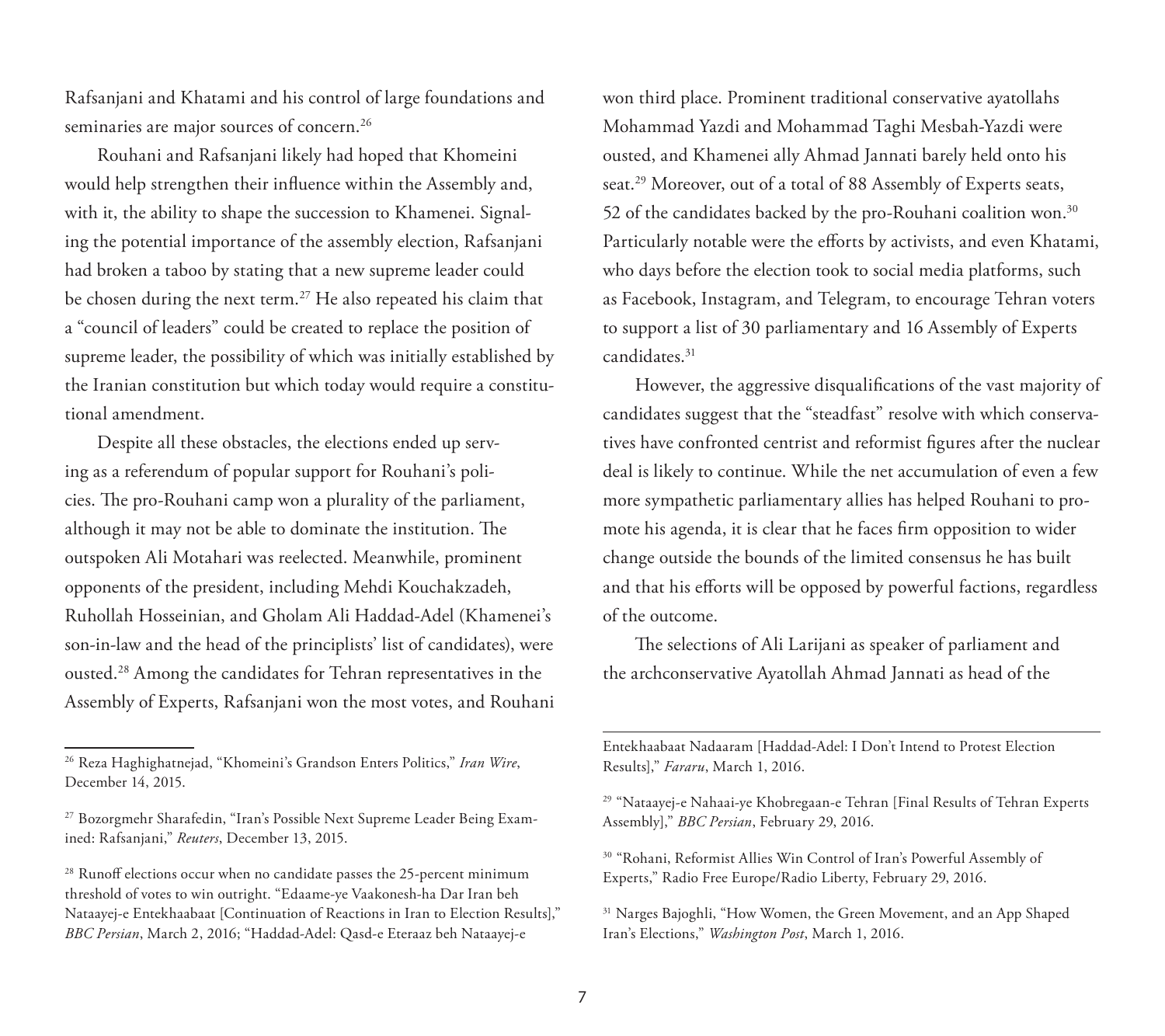Assembly of Experts demonstrate the power of the status quo over Iran's political system. The fact that Jannati, who came in last in the polls, was still able to attain the chairmanship of the assembly illustrates the behind-the-scenes influence that Khamenei and his allies maintain over that body. Jannati also heads the Guardian Council and will be in a position to block Iran's elected institutions and push back against attempts by centrists to shape the succession to Khamenei.

These election victories for the centrist camp should not be completely dismissed, however. Skeptics have pointed out that the reformist Khatami enjoyed a friendly parliament during his term and was, nevertheless, aggressively thwarted in nearly every arena. While this is certainly true, former president Khatami, for all his ideals, was not nearly as canny a politician as Rouhani and did not build broad consensus-based coalitions or maneuver through Iran's political space with the same methodical patience as Iran's current president. Rouhani's goals are also more limited, and he is more personally acceptable and better-connected than Khatami was. His navigation of Iran's domestic space thus far has been deft, suggesting that the quality of his relationship with the supreme leader has been equal to his factional and bureaucratic instincts.

More broadly, it is still significant that, despite firm policing of the boundaries of an acceptable candidacy, the Iranian system nevertheless has permitted the genuine exercise of limited popular political participation and allowed for more than token diversity to emerge in two major, if by no means decisive, political bodies. This fact is further evidence of an at least partial and limited drift toward a centrist consensus among key elites in the country. Further, the Iranian government certainly remains insulated from but by no means completely immune to public opinion. While not giving Rouhani *carte blanche* in implementing his broader program, the elections were seen as a general vote of confidence in his agenda, especially the nuclear agreement, making it more difficult for the Guardian Council to obstruct him at every turn.

## **Challenges to the Nuclear Deal: The Economy**

Iran's ailing economy may be the most immediate threat to Tehran's adherence to the nuclear agreement. Rouhani's ability to maintain the agreement and push through his economic agenda is heavily reliant on the perceived success of sanctions relief. Iranian officials from across the political spectrum are frustrated by Iran's slow economic recovery and often blame primary U.S. sanctions that were not part of the nuclear agreement. Iranians' short-term expectations of benefits stemming from the JCPOA may be too high, however; regardless of the removal of sanctions, foreign investors will continue to be wary of entering Iran because of concerns over such issues as money laundering and terror financing, the heavy involvement of the IRGC in the economy, and high levels of corruption.

There are several factors in Iran's anemic economic performance that outweigh the impact of U.S. policy. Iran's antiquated financial and banking system does not meet standards set by the Financial Action Task Force (FATF) on money laundering and the financing of terrorism. Even though nuclear-related sanctions against Iran have been eased under the JCPOA, Iran's banking system is still considered to be high risk by the rest of the international community.

Other issues have also dampened enthusiasm for Iran as one of the largest "untapped" markets in the world. The IRGC, engaged in human rights abuses and support for terrorist proxies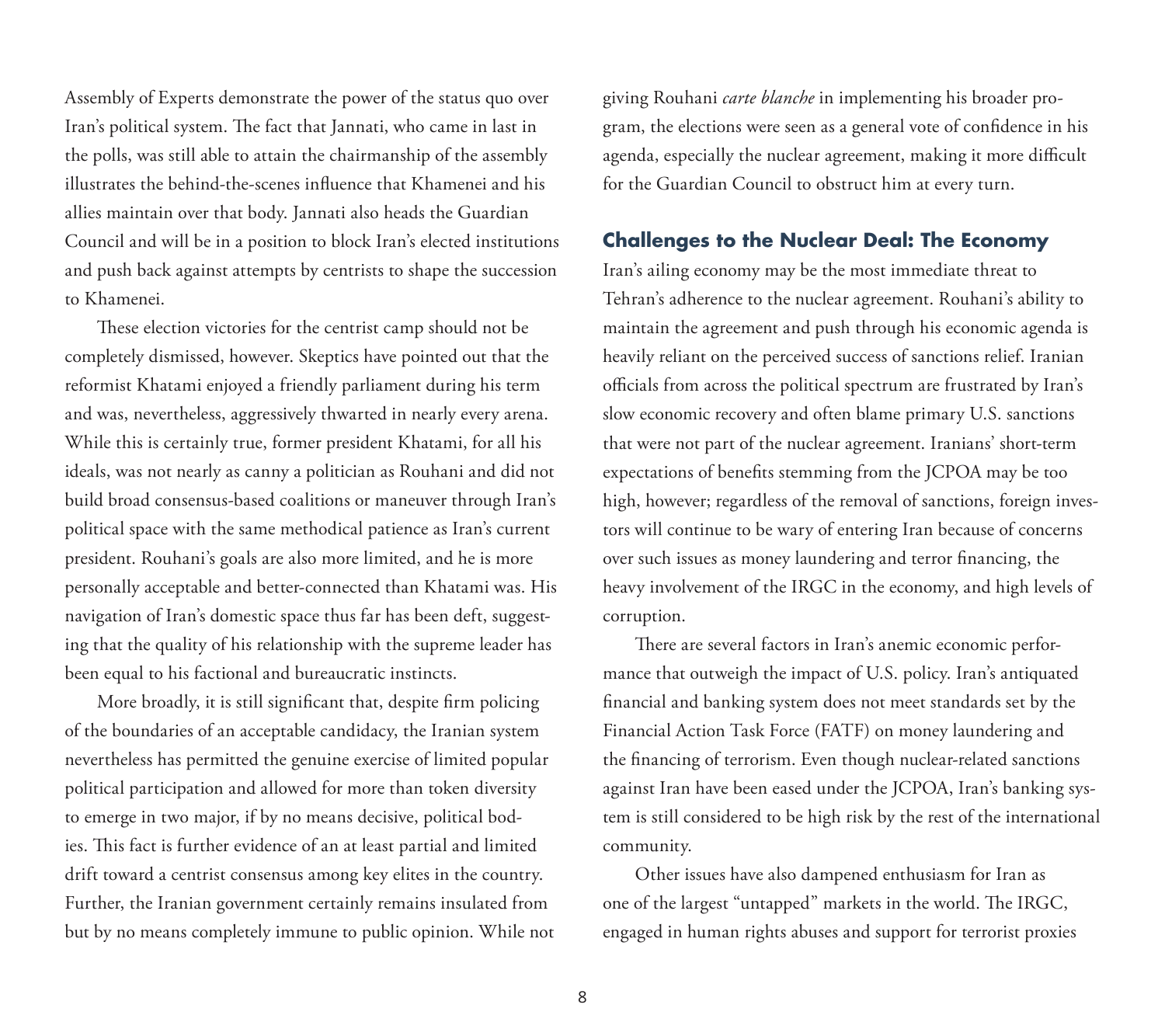in the region, is heavily involved in Iran's economy. Many foreign businesses are worried that ostensibly private Iranian banks and businesses may in fact serve as IRGC front companies or have hardto-detect links to the IRGC. Dealing with the IRGC could trigger U.S. sanctions against potential foreign investors. The opaque nature of Iran's heavily centralized economy makes due diligence a cumbersome process for foreign firms. The IRGC's repeated arrest of Iranian dual nationals has also created a climate of fear that hinders foreign investment and the opening of the economy.

Finally, low oil prices, high corruption, a lack of efficient economic planning, and extensive damage caused by years of heavy sanctions are likely to translate into a slow and frustrating post-JCPOA economic recovery for Iran.

Khamenei lays the blame on the United States, but for him American enmity may be beside the point; the supreme leader has used Iran's economic challenges as a political weapon against Rouhani, wherever the real blame may lie. Khamenei supported negotiations from the beginning but has always expressed doubt about U.S. commitment to the JCPOA. He also fears that the JCPOA will boost the forces of political reform in Iran. Hence, his criticism of sanctions relief not only reinforces his original skepticism, proving his "wisdom" as Iran's leader, but also undermines Rouhani's approach toward critical foreign policy issues, such as further engagement with the United States, which Khamenei has said would be a "deadly poison."32 In a March 2016 speech to mark the Persian new year, Khamenei said that, because Washington has not lived up to its end of the bargain, the nuclear agreement

has been a "total loss" for Iran.<sup>33</sup> He also criticized "the dangerous thinking" of people who were calling for a "JCPOA 2, 3, and 4," referring to those who see the nuclear agreement as a stepping stone to more engagement with the United States.<sup>34</sup> He insinuated that those people were unwittingly helping the Americans undermine Iranians' revolutionary ideology. This was a not-so-veiled criticism of Rouhani, who called the 2016 parliamentary elections the "JCPOA 2," meaning that they were a continuation of the progress his administration had made as a result of the nuclear agreement.<sup>35</sup> Khamenei also mentioned that the negotiating team had been forced by the Americans to cross some of his red lines.<sup>36</sup> This criticism provided a further opening for Rouhani's critics to attack the nuclear agreement. For instance, in a speech to university students several weeks after Khamenei's address, former nuclear negotiator Saeed Jalili called the JCPOA a "total loss" and assured the audience that he never would have signed it.<sup>37</sup> In August 2016, a large billboard went up in Tehran that read, "Six months after the

<sup>&</sup>lt;sup>32</sup> Seyed Hossein Mousavian, "How to Kick-Start Iran-US Regional Cooperation," *Al-Monitor*, August 3, 2016.

<sup>33</sup> Office of the Supreme Leader, "Hozoor va Sokhanraani-ye Rahbar-e Enghelaab Dar Haram-e Motahar Razavi [Revolution Leader's Presence and Speech in Holy Shrine of Reza]," March 20, 2016.

<sup>&</sup>lt;sup>34</sup> Office of the Supreme Leader, 2016.

<sup>35 &</sup>quot;Rouhani: Hame Baayad Baraa-ye Ejraa-ye Barjaam-e 2 Beh Sahneh Biyayand [Everyone Must Come Out to Implement JCPOA 2]," *Khabar Online*, February 3, 2016.

<sup>&</sup>lt;sup>36</sup> Office of the Supreme Leader, 2016.

<sup>37 &</sup>quot;Saeed Jalili: Barjaam Khesaarat-e Mahz Ast [Saeed Jalili: JCPOA a Total Loss]," *Kheybar Online*, April 11, 2016.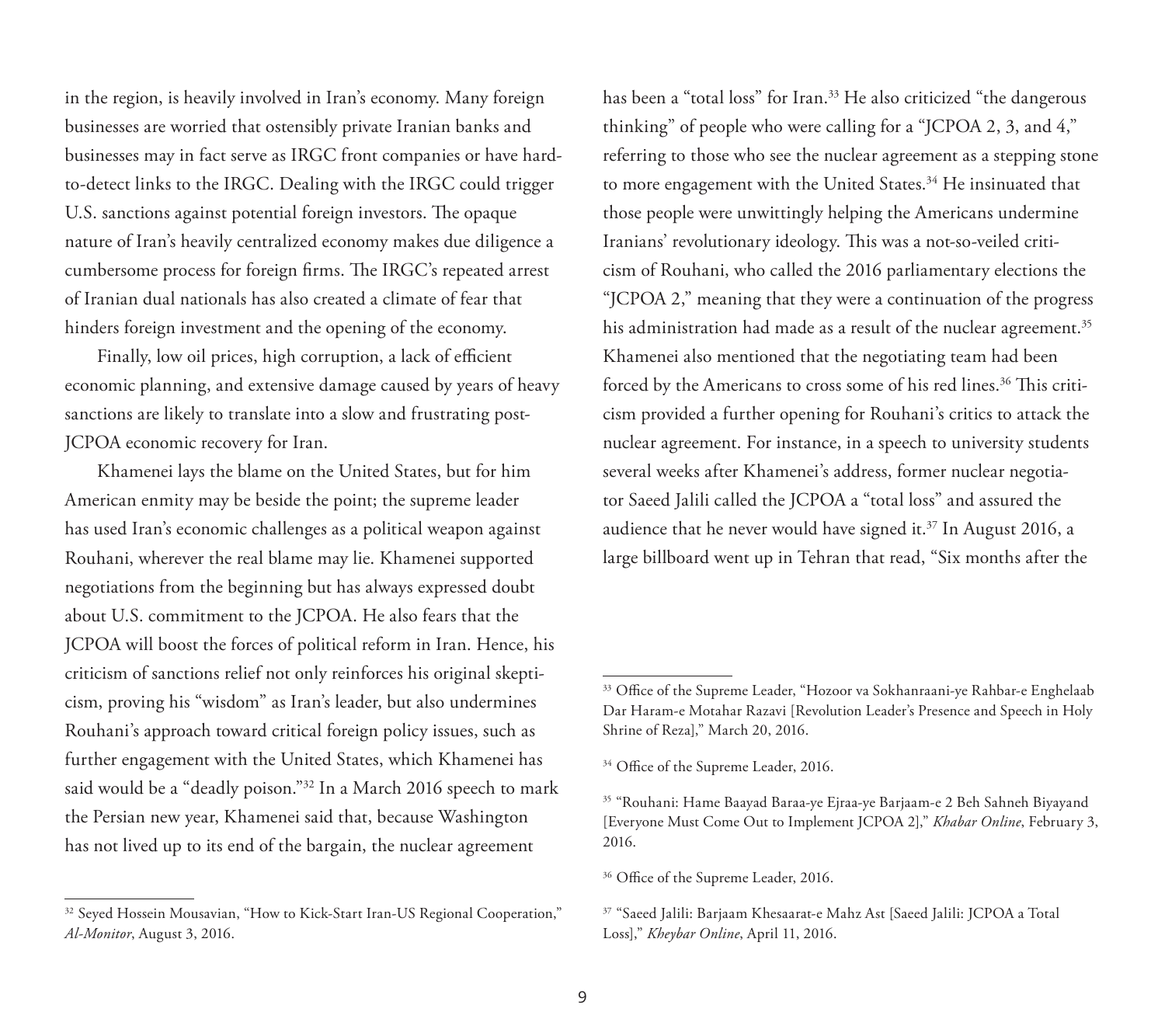JCPOA [implementation] has passed, no tangible effect on people's lives."<sup>38</sup>

The anti–nuclear deal rhetoric appears to have been effective. Public approval of the deal dropped from 76 percent in August 2015 to 63 percent in July 2016.39 And in a significant indication that many Iranians believed the Rouhani administration was taken advantage of, in July 2016 only 29 percent believed that the P5+1 had made significant concessions to Iran, down from 65 percent in August 2015. Moreover, the percentage of Iranians who believed that Washington would live up to its obligations as stipulated by the JCPOA dropped from 45 percent in 2015 to 26 percent in July 2016.40 Perhaps more disconcerting for Rouhani, the more people seem to know about the deal's details, the less supportive they are. For instance, of those who incorrectly believe that the United States has agreed not to impose any future sanctions, 74 percent favor the JCPOA.<sup>41</sup> Meanwhile, only 43 percent of those who realize that Washington made no such commitment express support for the agreement.<sup>42</sup> A similar pattern can be seen between those who believe that the International Atomic Energy Agency is prohibited from inspecting Iranian military sites versus those who understand that the agency does in fact have that authority.<sup>43</sup>

This does not mean that Khamenei seeks to violate the JCPOA. Iran does not view the agreement as a failure that must be abrogated. Criticisms of the JCPOA are not only motivated by domestic politics but are also a way for Iran to pressure Washington to provide more economic benefits.

Nevertheless, a struggling economy may spell trouble for Rouhani and his nuclear agreement. Currently, the only issue uniting the various factions that back Rouhani is the nuclear issue and the expectation of economic development following the sanctions relief.<sup>44</sup> If key segments of Iranian society do not feel that they are reaping adequate benefits from the deal, it could lead to a breakdown in cohesion among the pragmatic conservatives, reformists, and allied principlists, which would intensify domestic disputes over political and social reforms as well as competition over the balance of power within the regime. At the same time, increased tensions over domestic issues could prompt a breakdown in the consensus over the nuclear issue.

Lack of substantial economic and social progress prior to the 2017 presidential election could weaken support for Rouhani from his reformist base. His replacement by an ideological president similar to Ahmadinejad could certainly impact the nuclear deal by shifting the regime's center of gravity away from the centrists. Income inequality and poverty have increased during Rouhani's term, and there has been a large loss of jobs in the important industrial sector.45 And the drop in oil prices has made Rouhani's job

<sup>38</sup> Reza H. Akbari, Twitter post, 6:54 a.m., August 5, 2016.

<sup>39</sup> Mohseni, Gallagher, and Ramsay, 2016.

<sup>40</sup> Mohseni, Gallagher, and Ramsay, 2016.

<sup>41</sup> Mohseni, Gallagher, and Ramsay, 2016.

<sup>42</sup> Mohseni, Gallagher, and Ramsay, 2016.

<sup>43</sup> Mohseni, Gallagher, and Ramsay, 2016.

<sup>44</sup> International Crisis Group, *Iran After the Nuclear Deal*, Middle East Report No. 166, Brussels, Belgium, December 2015.

<sup>45</sup> Djavad Salehi-Isfahani, "Will a Weak Economy Affect Iran's Parliamentary Election This Week?" *Tyranny of Numbers*, February 24, 2016.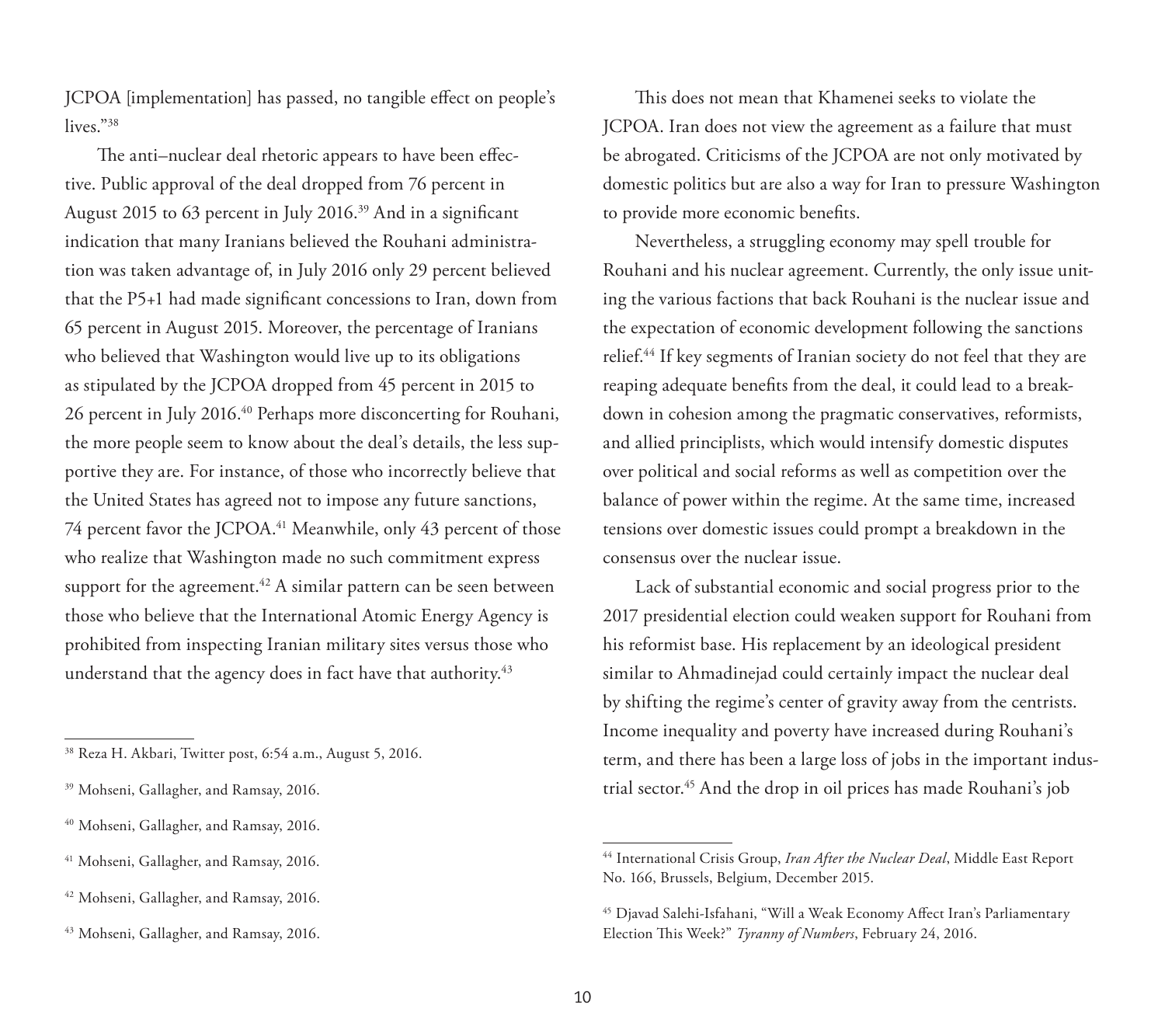even more difficult. In 2016, almost three quarters of Iranians said that their lives had yet to improve as a result of the nuclear deal.<sup>46</sup> Moreover, almost 60 percent said that the economy was in a bad state, an increase from 44 percent in May 2015.

While Rouhani faces discontent among his own supporters, Iran's traditional economic elite may present the greatest challenge to future consensus over the nuclear agreement. Traditional conservatives, much of the security establishment—including the IRGC, and large autonomous foundations controlling huge portions of Iran's wealth have supported the nuclear agreement, yet they fear that it will provide an opening for undesired change in Iran. Perhaps most importantly, this status quo grouping stands to lose its unchallenged economic position in the post-sanctions era. Rouhani's major objective is to expand the role of non–regime-affiliated private enterprises to attract foreign investment. But the IRGC remains a decisive and monopolistic force within Iran's economy; while the IRGC and its allies welcome the easing of sanctions and resumption of oil exports, they nevertheless are generally opposed to rapid and far-reaching economic liberalization that could lessen regime control over both the economy and society. This issue came to a head after the Rouhani administration agreed to anti–money laundering reforms suggested by FATF, which led some Iranian banks to distance themselves from the IRGC.<sup>47</sup> The supreme leader's foreign policy advisor, Ali Akbar Velayati, warned Rouhani against succumbing to the "enemy's plots" to undermine Iran's sovereignty.48 Rouhani and his allies are attuned to the deep power of the IRGC and its ability to block change in Iran. While knowing he cannot exclude the IRGC from the economy, Rouhani is also anxious to create enough space for Iran's struggling private sector. In May 2014, Mohammad Nobakht, Rouhani's vice president for management and planning, told a group of senior IRGC members, "We do not want the Guards to compete with the private sector."49

Perhaps an even larger challenge for Rouhani will be loosening the grip of the inefficient semigovernmental sector of the economy, which controls at least half of Iran's gross domestic product.<sup>50</sup> These companies are majority-owned by entities closely affiliated with the government, such as the Basij Cooperative Fund and Mellat Bank. In January 2016, conservative Basiji students gathered outside the Oil Ministry building in Tehran to protest the Rouhani administration's proposed new Iran Petroleum Contract, which would provide foreign companies with rights to a percentage of the country's oil reserves for 20 to 25 years.<sup>51</sup> Rouhani's opponents seek to preserve the dominant role of these semigovernmental entities to keep the security state in control of the economy.52 Specifically, Rouhani's opponents want the government to control the rate and

<sup>46</sup> Mohseni, Gallagher, and Ramsay, 2016.

<sup>47</sup> Saheb Sadeghi, "Financial Watchdog Worries Iranian Hardliners," *Al-Monitor*, September 28, 2016.

<sup>48</sup> Sadeghi, 2016.

<sup>49 &</sup>quot;Nobakht: Nemikhaahim Sepaah ba Bakhsh-e Khosoosi Reghaabat Konad [Nobakht: We Do Not Want IRGC to Compete with Private Sector]," *Asr-e Iran*, May 21, 2014.

<sup>50</sup> Kevan Harris, "Iran's Political Economy Under and After the Sanctions," *Washington Post*, April 23, 2015.

<sup>51</sup> Farideh Farhi, "Iran Elections Update," *LobeLog*, February 3, 2016.

<sup>52</sup> Mohammad Ayatollahi Tabaar, "Iran's Russian Turn: The Start of a New Alliance," *Foreign Affairs*, November 12, 2015.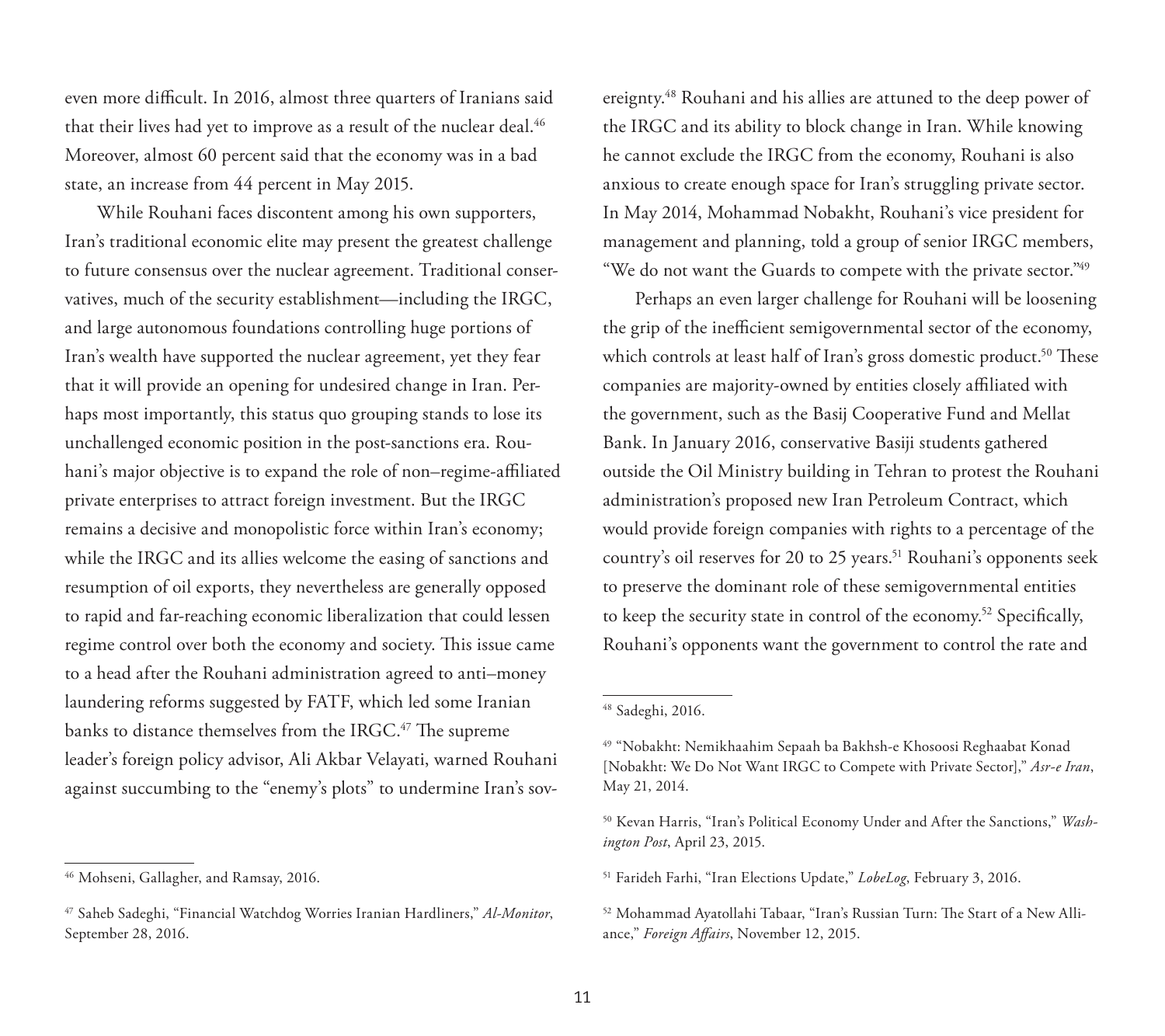source of foreign investment to prevent Western domination of the economy, which they fear would lead to social corruption.<sup>53</sup> In this vein, the IRGC's repeated detention of Iranians holding dual European or American citizenship may be part of an effort to deter the return of diaspora Iranians who could best facilitate the entry of Western firms into the market.54

## **Challenges to the Nuclear Deal: Geopolitics**

Increased tension with the United States could ultimately convince Iranian leaders that pursuing a nuclear deterrent is worth the fallout of stepping away from the deal. A number of factors could undermine the relative diplomatic progress achieved under the Rouhani administration.

The most likely source of conflict will be Iran's rivalry with America's allies in the Middle East. The need to double down on containing Iran in support of Israel and the Arab monarchies in the Persian Gulf remains the consensus position in Washington.<sup>55</sup> Continued conflict in Syria and Yemen could increasingly pit U.S. forces against Iranian allies. For instance, in October 2016, the U.S. Navy targeted Houthi rebel installations in Yemen for the first time in response to missile attacks on American warships operating off the Yemeni coast.<sup>56</sup> While some analysts downplay Saudi assertions that the Houthis are direct Iranian proxies, they, at the very least, receive weaponry and moral support from Tehran. Whatever the true nature of the Iran-Houthi relationship, the Trump administration could face domestic pressure to retaliate against perceived Iranian provocations.

Neither Tehran nor Washington may have the appetite for a major military confrontation that could derail the JCPOA and lead Iran to once again pursue a nuclear weapons capability aggressively. However, U.S. attempts to counter Iranian activities in the region, especially in Yemen, could possibly lead to scenarios in which relatively minor events, such as U.S. interdiction of Iranian weapons shipments to the Houthis, could lead to a larger military conflict in much more strategically sensitive areas, such as the Persian Gulf and the Strait of Hormuz.

It may make sense for the United States to show resolve to Iran, but any demonstration of military might to Tehran is unlikely to be met with Iranian passiveness; rather, Iranian officials will likely be eager to demonstrate Iranian resolve not just for domestic audiences, but also for the new U.S. administration. Moreover, Iran is aware that it is no longer isolated on the nuclear issue and may even be able to portray the United States as the irresponsible party, especially given President's Trump strong criticism of the JCPOA. Hence, additional U.S. sanctions and attempts to counter Iran regionally in an aggressive manner may provide Tehran with the opportunity to portray itself as the more responsible party.

<sup>53 &</sup>quot;Sarlashkar Jafari: Baayad Moraagheb-e Nofooz-e Fekri, Farhangi, va Siaasi-ye Doshman Baashim [Major-General Jafari: We Must Beware the Enemy's Ideological, Cultural, and Political Infiltration]," *Tasnim*, October 7, 2015; "Beh Ayandeye Bar Jaam Etminaan Nadaarim [We Do Not Have Confidence in Future of JCPOA]," *Mehr News*, November 7, 2015.

<sup>54</sup> Rick Gladstone, "Consultant's Continued Detention Chills Iranian-Americans," *New York Times*, February 8, 2016.

<sup>55</sup> Dalia Dassa Kaye, "The Iran Deal Is Working: What Now?" *The National Interest*, March 9, 2016.

<sup>56</sup> Matthew Rosenberg and Mark Mazzetti, "U.S. Ship Off Yemen Fires Missiles at Houthi Rebel Sites," *New York Times*, October 12, 2016.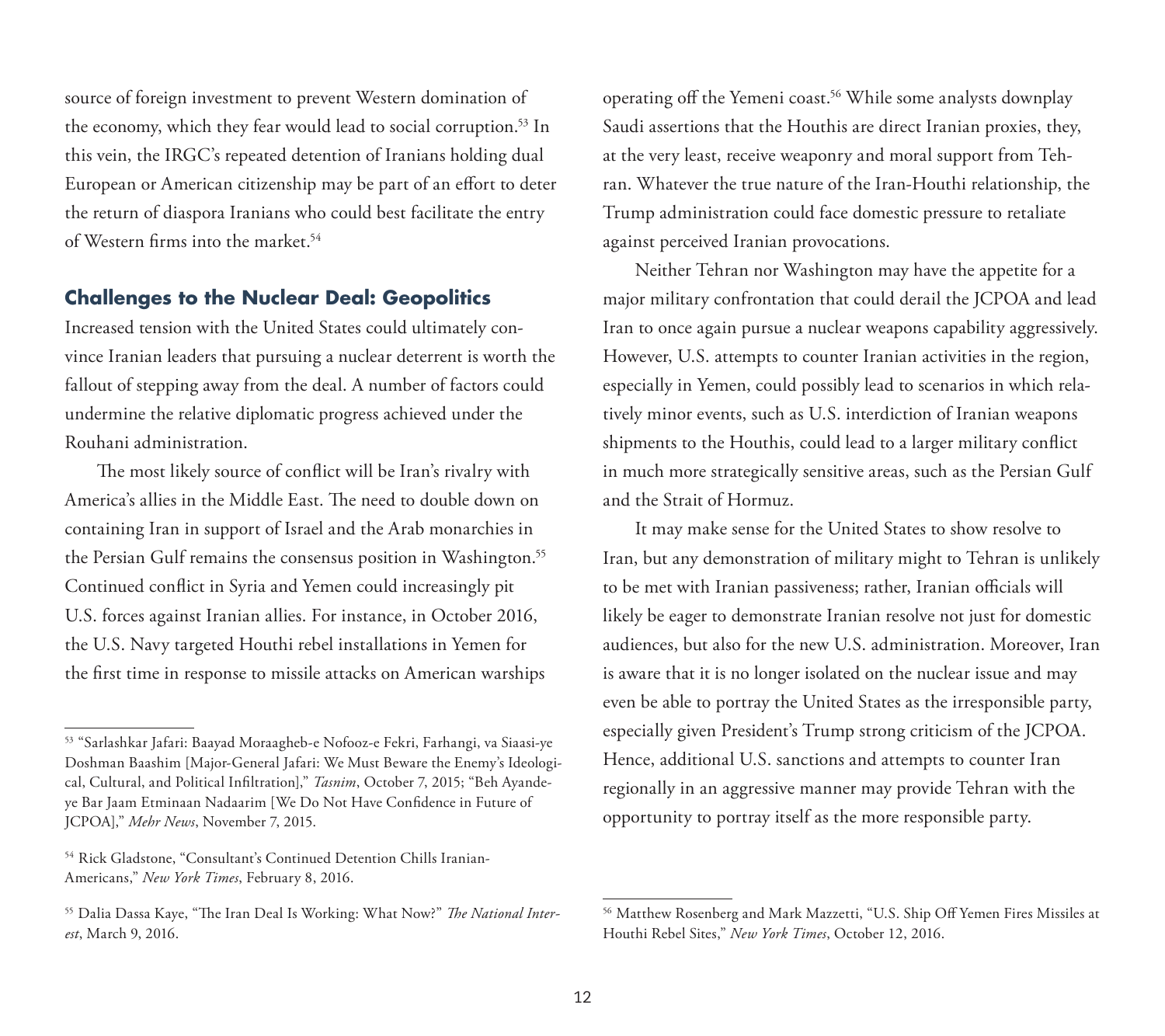The United States and Iran are likely to remain regional rivals for years to come. However, the JCPOA demonstrates that the two can agree on certain issues and even cooperate where their interests converge. Washington and Tehran may not be directly partnering in fighting the Islamic State of Iraq and Syria (ISIS), for example, but they are essentially fighting the same enemy. The Iranian regime is partly responsible for the rise of such groups as ISIS as Tehran pursues increasingly sectarian policies in the region. Yet violent conflict in the Middle East is not simply due to Iranian actions. The tendency of regional powers, such as Saudi Arabia, to see Iranian actions in black-and-white terms and the funding and arming of numerous Sunni Jihadi groups by Arab states and Turkey also contribute to the sectarian strife in the region. Iran may be part of the problem, but pursuing a policy of pure pressure—for example, by imposing additional sanctions—will not lead to lasting solutions. Undermining the JCPOA will not only endanger a successful nonproliferation agreement, but it is also likely to exacerbate regional conflict to the detriment of American interests.

## **Challenges to the Nuclear Deal: Succession**

The coming succession to Khamenei is likely to be the pivotal battle for power in a future Iran. The supreme leader's death and the struggle in choosing his successor may widen the fissures within the Islamic Republic. While the elite may be committed to the survival of the regime, their competition for wealth and power and their differences over Iran's future could prove to be a major blow to regime unity. Although the Iranian constitution authorizes the Assembly of Experts to select the new supreme leader, the actual succession process is likely to be more convoluted. Rather than the specific makeup of the Assembly, the particular configuration

of the power networks at the time of Khamenei's death and the pressure they can bring to bear on the Assembly will be the most important factor.<sup>57</sup>

The clerical establishment in Qom is unlikely to play a critical role in the selection process. Throughout his reign, Khamenei has effectively marginalized formerly influential ayatollahs and propped up minor clerics who are reliant on him financially—many of whom are represented in the Assembly of Experts.<sup>58</sup>

The IRGC, on the other hand, will attempt to play a decisive role in the succession. Because Khamenei lacked a strong base of support among the clerics when he came to power, he has increasingly relied on the IRGC to buttress his authority. They and their affiliated networks likely would exert pressure on Assembly members during the selection process. They are likely to be aided by the archconservative Ayatollah Jannati, who heads both the Guardian Council and the Assembly of Experts. This network would push strongly for Khamenei's favored successor. However, the IRGC is not monolithic, and an internal dispute could arise over succession, which could destabilize the political system.<sup>59</sup> Divisions between Iran's factions could also appear within the IRGC and fracture it as it attempts to shape succession.

Moreover, centrist or "moderate" forces within Iran's establishment will attempt to shape the succession to Khamenei by

<sup>57</sup> Alireza Nader, David E. Thaler, and S. R. Bohandy, *The Next Supreme Leader: Succession in the Islamic Republic of Iran*, Santa Monica, Calif.: RAND Corporation, MG-1052-OSD, 2011.

<sup>58</sup> Mehdi Khalaji, "Choosing Iran's Next Supreme Leader," Washington Institute for Near East Policy, February 6, 2016.

<sup>59</sup> Khalaji, 2016.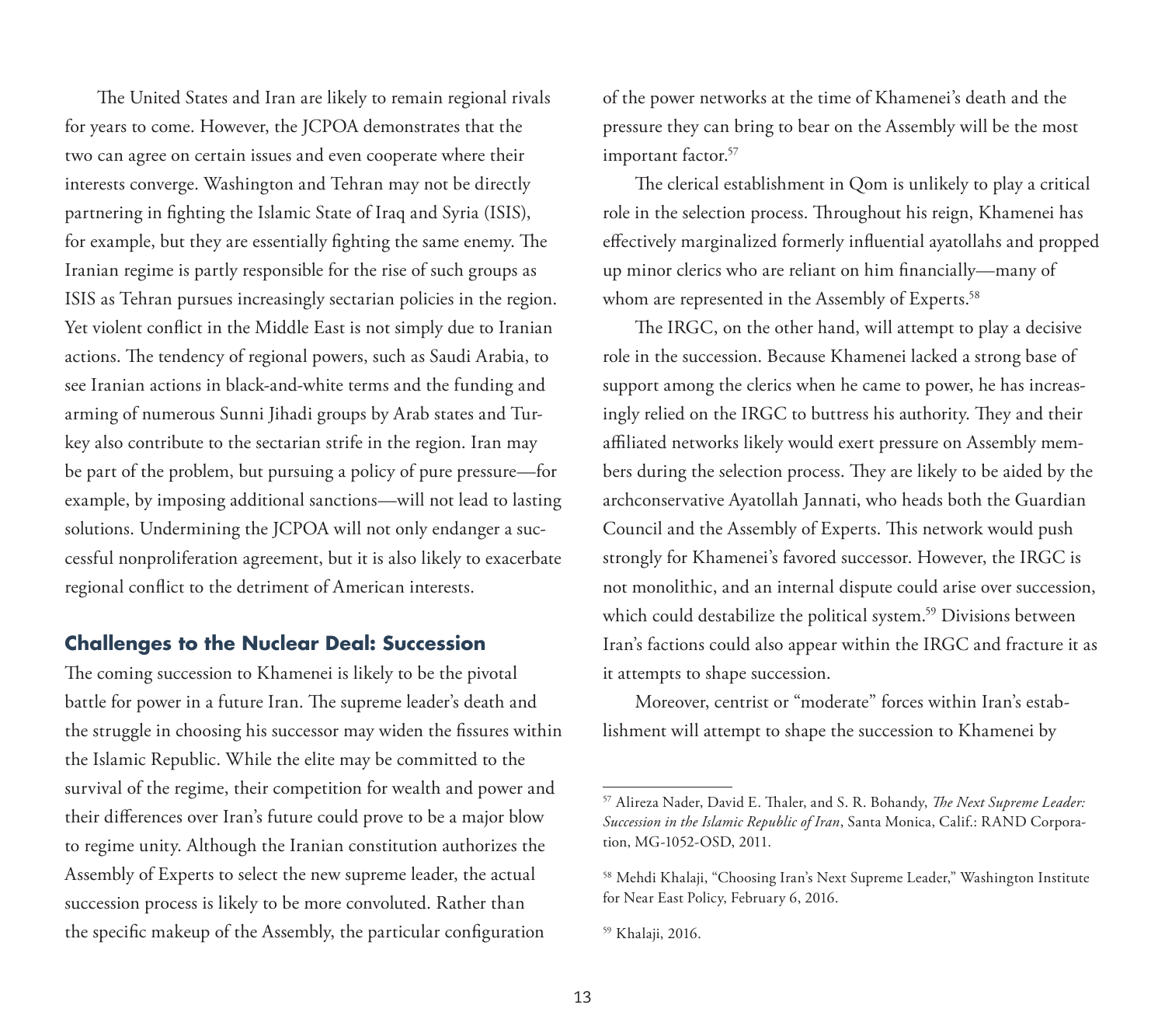exploiting their numbers within the Assembly of Experts and the elected government. Rafsanjani was expected to play a major role in the succession process; his death could undermine any centrist/reformist attempts to have a major role in shaping the post-Khamenei era. Nevertheless, despite their lack of a decisive role in government, the reformists and their allies among the public may resist the selection of a supreme leader only favored by the IRGC and the conservative establishment.

Khamenei may not have publicly indicated a preference for a specific leader to succeed him, but it would not be surprising if he were currently discussing his succession with his closest advisors. There is no definite proof regarding a possible successor, but Iran has been rife with rumors. In particular, the newly appointed chief of the Imam Reza shrine in Mashhad, Ayatollah Ebrahim Raisi, has emerged as a possible candidate. Raisi is not only a senior cleric, but he also commands the enormous resources of the wealthy Imam Reza shrine conglomerate. He has close relations with Khamenei, the IRGC, and the conservative establishment in general. He was also a key figure in enacting the mass executions of 1988. Khamenei, fearing a reformist resurgence,<sup>60</sup> could look to someone like Raisi to protect his legacy and ensure that Iran does not deviate from its revolutionary principles.

A relatively smooth succession may mean a more-secure Iranian commitment to the JCPOA, especially if Khamenei's successor shares his view of the JCPOA as a necessity. Even a much more hardline or conservative supreme leader would still be bound to the nuclear agreement, given Iran's still-vulnerable economic and diplomatic situation. A contested succession in Iran could jeopardize the agreement if the political system or the country as a whole were to become unstable. The JCPOA could become hostage to potential political divisions and infighting following Khamenei's death. Still, it is difficult to imagine one single event derailing the JCPOA from within Iran. Furthermore, the Islamic Republic appears stable and in control, and it is probably strong and united enough to ensure a relatively smooth succession to Khamenei. But Iran's stability cannot be taken for granted; domestic instability, factional divisions, and a rocky succession may threaten the viability of the JCPOA, especially if U.S.-Iran relations decline under a Trump administration.

#### **Conclusion**

Regime consensus is a key factor in Iran's adherence to the JCPOA. Despite their differences, Iran's competing factions have achieved a relatively stable consensus on the nuclear agreement. However, a lack of substantial economic benefits from the nuclear agreement and a marked increase in U.S.-Iranian tensions could shatter regime unity regarding the JCPOA's utility. In the short term, a failure by Rouhani to win reelection in 2017 could shift the balance of power back into the hands of traditional conservatives and principlists who oppose Iran's reintegration into the global economy and, therefore, are less averse to provoking the international community than are the centrists and reformists. A return to Ahmadinejadstyle diplomacy would place strain on the nascent relationships built up between Western and Iranian diplomats over the past few years of professional dialogue fostered by Rouhani and Foreign Minister Mohammad Javad Zarif. Increased Iranian provocations would strengthen the hand of the JCPOA's opponents—whether in

<sup>60</sup> Najmeh Bozorgmehr, "Inside the Battle to Succeed Supreme Leader Khamenei," *The Financial Times*, October 24, 2016.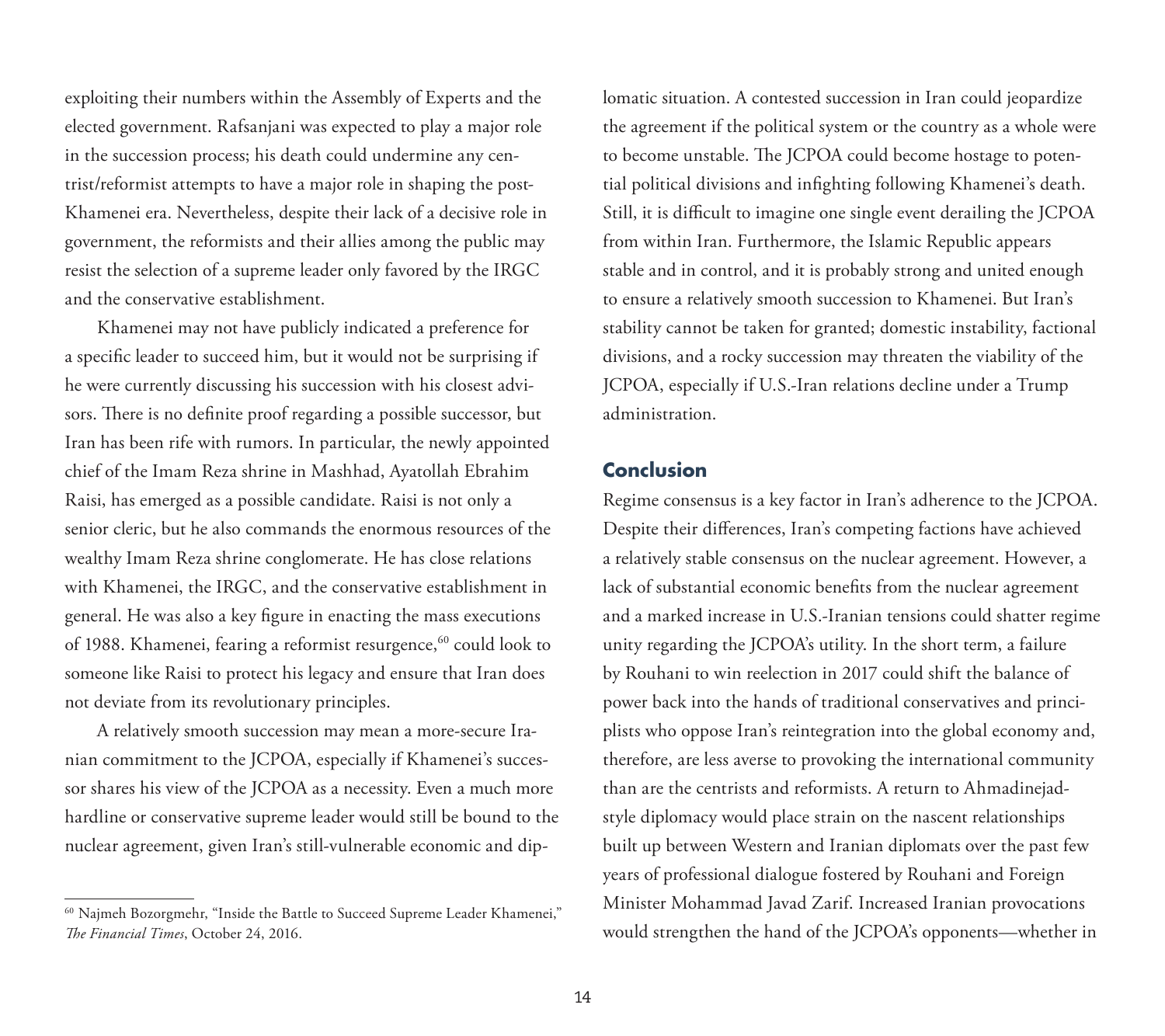Riyadh, Tel Aviv, or Washington—in their efforts to convince the new U.S. presidential administration to impose punitive measures that Iranian hardliners, in turn, would claim violate the deal. In the longer term, Khamenei's advancing age opens up uncertainty regarding the overall foreign policy stance of the regime itself.

While Rouhani's long record of consensus-building within the regime was reflected in the results of the 2016 elections—bringing together political rivals into a coalition to pursue economic development through a moderate foreign policy—it likely has not escaped him that Khamenei has clashed with every president during his reign as supreme leader. This is due to the structure of the governing system, where the republican and theocratic aspects of the government cause inevitable friction. Despite a relationship with Khamenei that goes back several decades, Rouhani and Khamenei likely will face off over their diverging visions of the way forward.<sup>61</sup>

The president will have to walk a tightrope during his reelection campaign in 2017, keeping his reformist supporters hopeful enough to turn out to vote while not alienating important principlists, such as Ali Larijani and Ali Motahari. In the end, Rouhani's attempts at social reform are likely to cause disappointment among reformists and the public, as well as anxiety among the conservative establishment.

Most importantly, a continued slow recovery from sanctions would pose a challenge for Rouhani's reelection and could strengthen candidates who are less supportive of the nuclear deal. Although Iran's oil production has returned to pre-sanctions levels and the country saw \$3.5 billion in foreign direct investment in the

first quarter of 2016, the majority of Iranians have yet to feel the benefits of the deal.<sup>62</sup> This likely has been the main factor behind a drop in support for Rouhani. While 53 percent of Iranians polled in May 2015 said they would vote him in for a second term, in June 2016 only 45 percent said they would do so.<sup>63</sup> Meanwhile, their willingness to reelect Ahmadinejad increased from 27 percent to 37 percent.

Therefore, Washington must do more to ensure that the average Iranian sees the economic benefits of the deal—or, at the very least, to counter the ability of Rouhani's opponents to allege that the Americans are taking advantage of his administration. It is important to note that, as part of the JCPOA, the United States is obligated not only to lift the nuclear-related sanctions but also to be proactive in preventing any regulations from interfering with Iran's ability to attain the benefits promised in the deal.<sup>64</sup> In this vein, changes made by Congress to the U.S. Visa Waiver Program in December 2015, including a new rule that removes Europeans who have traveled to Iran for business from the program, are considered by Iranian officials to violate the deal.<sup>65</sup> Moreover, the JCPOA stipulates that the P5+1 and Iran "will agree on steps to ensure Iran's

<sup>&</sup>lt;sup>62</sup> Scott Peterson, "Year After Nuclear Deal, Iran's High Expectations Not Met," *Christian Science Monitor*, July 14, 2016.

<sup>63</sup> Mohseni, Gallagher, and Ramsay, 2016.

<sup>64</sup> Tyler Cullis, *Understanding U.S. Sanctions-Related Obligations Under the JCPOA*, Washington, D.C.: National Iranian American Council, 2016.

<sup>65</sup> The Iran Primer, "U.S. Implements Changes to Visa Waiver Law," United States Institute of Peace, January 21, 2016.

<sup>61</sup> Rouhani, 2009.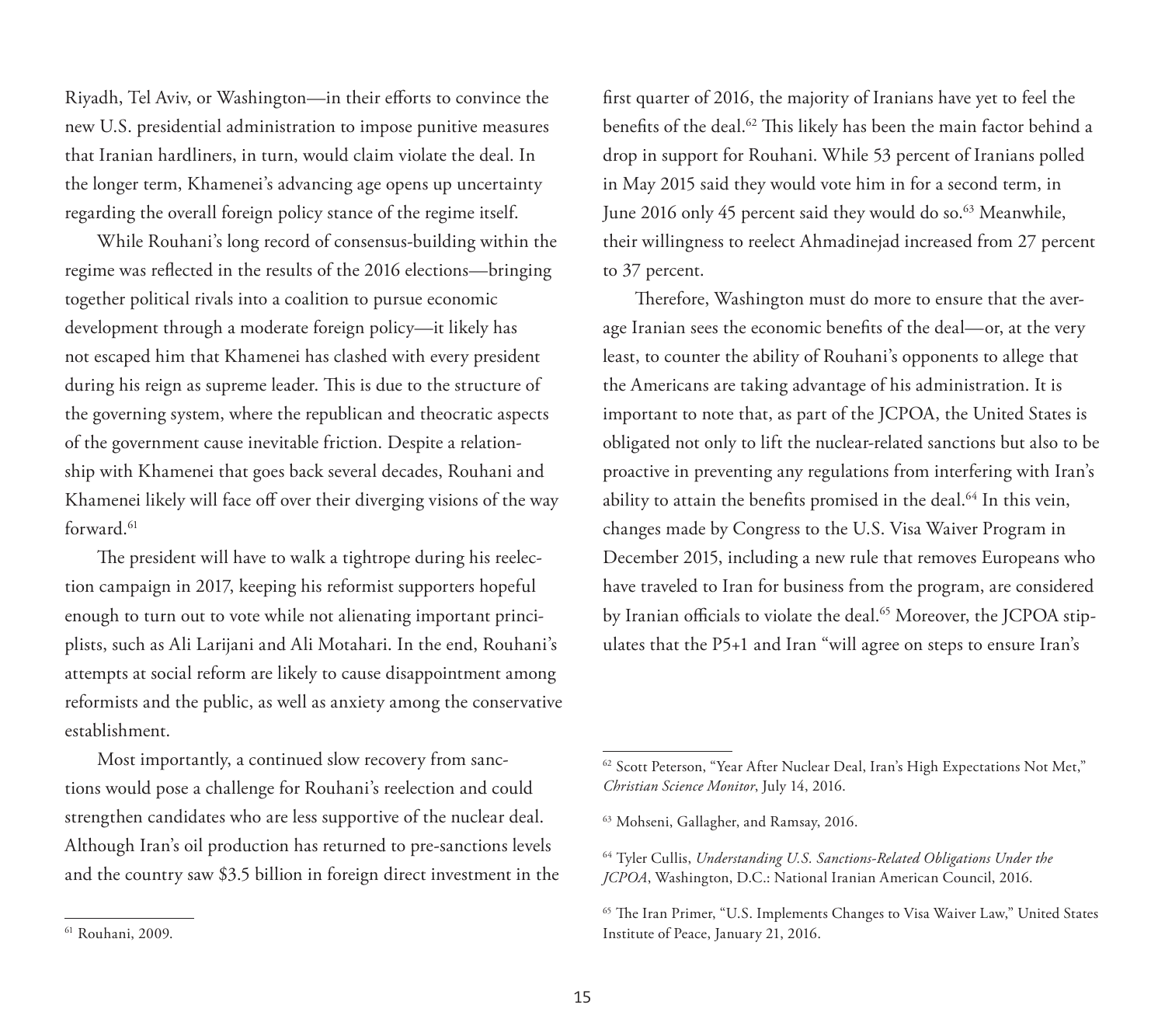access in areas of trade, technology, finance and energy."66 To do so, the United States Treasury should authorize "U-turn transactions" that would allow international companies to engage in dollar transactions with Iranian counterparts without violating regulations prohibiting U.S. banks from facilitating trade with Iran.<sup>67</sup>

To help ensure that centrists continue to play a decisive role until the inevitable succession crisis, Washington must take efforts to lessen Tehran's perception that the United States poses an existential threat. This would mean, for instance, helping to facilitate a cessation of hostilities between Iran and Saudi Arabia rather than reflexively taking Riyadh's side in the conflict. It would also mean being open to collaborating with Iran to counter the mutual threat of Sunni extremism, including efforts to bring stability to Afghanistan. If ensuring the longevity of the nuclear deal truly is a U.S. strategic priority, the President may have to take steps that are not politically advantageous in the short term. But weighed against the alternative, that risk is advisable.

Meanwhile, if Iran's economy does improve, it could lead to more tension between Rouhani and Khamenei over the degree to which Iran should welcome Western business and investment now that sanctions have been removed. Khamenei is concerned that exposure to Western ideas, technology, and culture will further corrupt Iran's youth.68 Rouhani, on the other hand, has criticized

<sup>66</sup>*Joint Comprehensive Plan of Action*, Vienna, Austria, July 14, 2015, paragraph 33.

those who "cower in a corner," trying to block out the outside world.<sup>69</sup> In the wake of public rebukes from the supreme leader, several Rouhani allies in parliament have warned him not to run for reelection out of fear that he would be defeated.70

Nevertheless, it is unlikely that Rouhani will cause an irreparable rift with Khamenei. Having served as a key member of the security establishment since the Islamic Republic's inception, Rouhani is deeply entrenched in Iran's power structure. As one former Rouhani aide put it, "When it comes to social issues, he's very open-minded and close to Western standards. He's less open and more conservative when it comes to political issues."71 Rouhani is likely to move cautiously, knowing that he has to preserve his relationship with Khamenei while maintaining a working relationship with the conservative establishment. Rouhani's ability to preserve consensus on the nuclear agreement is challenging but not impossible. Iran's president has proven to be adept at navigating politically within Iran's chaotic and competitive regime. But Khamenei's modicum of support has been critical for Rouhani's limited successes—there is no guarantee that the next supreme leader will be as supportive.

Supreme Council of Cultural Revolution]," *Fars News Agency*, December 10, 2013.

<sup>67</sup> Barbara Slavin, "The U.S. Is Hampering Iran's Return to the World," *Newsweek*, April 20, 2016.

<sup>68 &</sup>quot;Diidaar-e Rahbar-e Moazam-e Enghelaab ba A'zaaye Shoraaye Aaliye Enghelaab-e Farhangi [Supreme Leader of the Revolution's Meeting with Members of

 $69$  According to the president, preventing youths from competing in the global marketplace of ideas will stymie the economic development that is so key to preserving the Islamic Republic. Hassan Rouhani, "Hassan Rouhani's Speech During 4th National Celebration of Communication and Information Technology," *Islamic Republic of Iran Broadcasting*, May 17, 2014.

<sup>70</sup> Saeed Kamali Dehghan,"How Iran's Hassan Rouhani Found His Voice Three Years into Office," *The Guardian*, May 6, 2016.

<sup>71 &</sup>quot;Former Aide Says Iranian President-Elect 'Is Not Superman,'" 2013.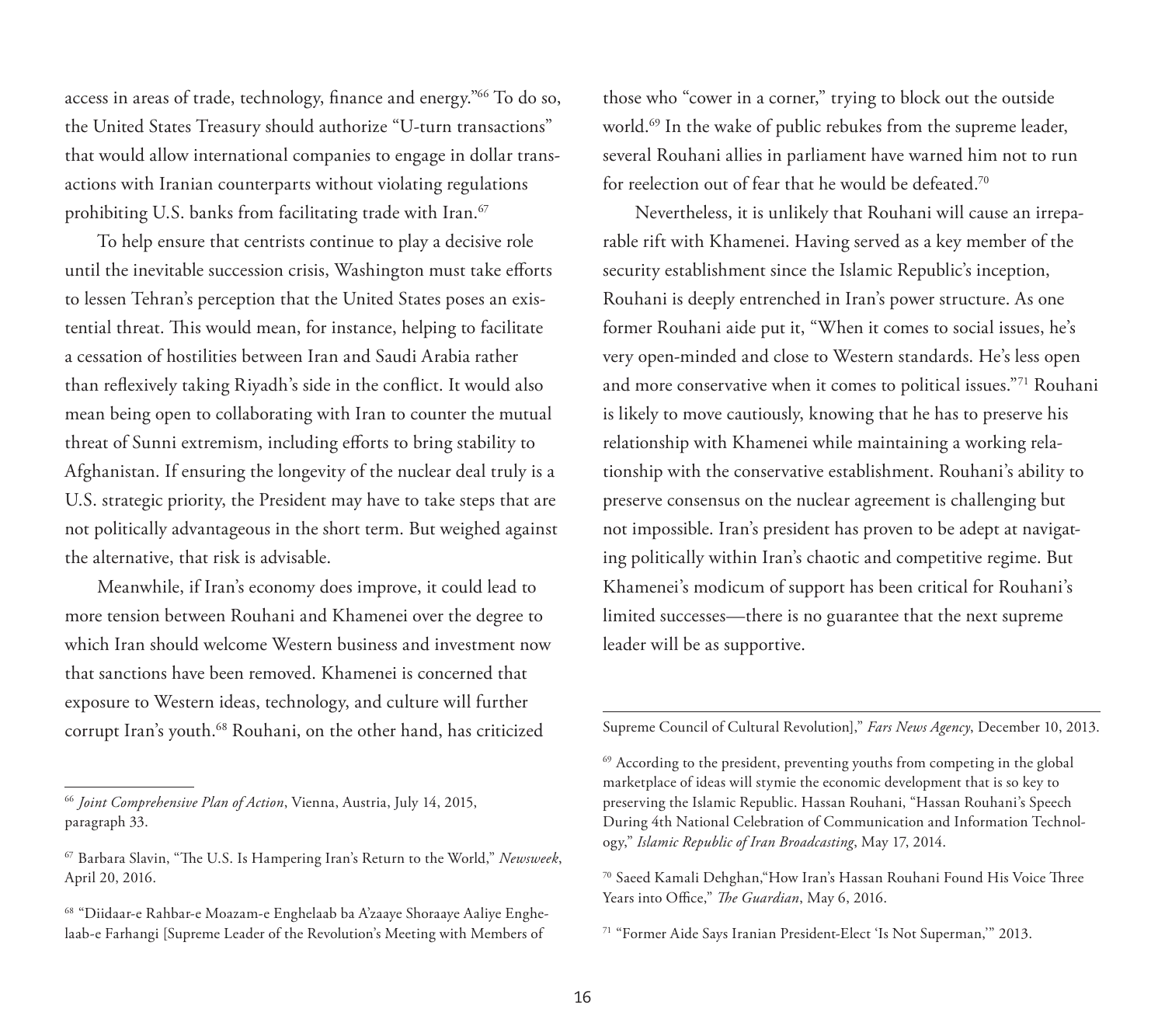## **References**

Akbari, Reza H., "Why Iran's Parliament Matters," *LobeLog*, February 29, 2016. As of April 10, 2016: <https://lobelog.com/why-irans-parliament-matters/>

Akbari, Reza H., Twitter post, 6:54 a.m., August 5, 2016. As of April 18, 2017: <https://twitter.com/rezahakbari/status/761561036264792065>

Bajoghli, Narges, "How Women, the Green Movement, and an App Shaped Iran's Elections," *Washington Post*, March 1, 2016. As of April 10, 2016: [https://www.washingtonpost.com/news/monkey-cage/wp/2016/03/01/](https://www.washingtonpost.com/news/monkey-cage/wp/2016/03/01/how-women-the-green-movement-and-an-app-shaped-irans-elections) how-women-the-green-movement-and-an-app-shaped-irans-elections

"Beh Ayande-ye Bar Jaam Etminaan Nadaarim [We Do Not Have Confidence in the Future of JCPOA]," *Mehr News*, November 7, 2015. As of April 10, 2016: <http://www.mehrnews.com/news/2959305>

Bozorgmehr, Najmeh, "Inside the Battle to Succeed Supreme Leader Khamenei," *The Financial Times*, October 24, 2016.

Cullis, Tyler, *Understanding U.S. Sanctions-Related Obligations Under the JCPOA*, Washington, D.C.: National Iranian American Council, 2016.

Dehghan, Saeed Kamali, "How Iran's Hassan Rouhani Found His Voice Three Years into Office," *The Guardian*, May 6, 2016.

"Diidaar-e Rahbar-e Moazam-e Enghelaab ba A'zaaye Shoraaye Aaliye Enghelaab-e Farhangi [Supreme Leader of the Revolution's Meeting with Members of Supreme Council of Cultural Revolution]," *Fars News Agency*, December 10, 2013. As of April 10, 2016: <http://www.farsnews.com/newstext.php?nn=13920919001346>

"Edaame-ye Vaakonesh-ha Dar Iran beh Nataayej-e Entekhaabaat [Continuation of Reactions in Iran to Election Results]," *BBC Persian*, March 2, 2016. As of April 10, 2016:

[http://www.bbc.com/persian/iran/2016/03/160301\\_u04\\_ir94\\_iran\\_election\\_reax](http://www.bbc.com/persian/iran/2016/03/160301_u04_ir94_iran_election_reax)

Ekhvan, Mohammad Javad, "Naghshe-ye Raah-e Iran-e Eslami dar Fardaa-ye Ejraa-ye Barjam [Islamic Iran's Roadmap in Days Following JCPOA Implementation]," *Javan*, January 16, 2016. As of April 10, 2016: <http://javanonline.ir/fa/news/765898>

"Enteghaad-e Shadid-e Rafsanjani az Shoraa-ye Negahbaan [Rafsanjani's Harsh Criticism of Guardian Council]," *Radio Farda*, February 1, 2016. As of April 10, 2016:

http://www.radiofarda.com/content/ [f3-rafsanjani-attacks-guardian-council/27523582.html](http://www.radiofarda.com/content/f3-rafsanjani-attacks-guardian-council/27523582.html)

Erdbrink, Thomas, and Rick Gladstone, "Iran President Pushes Back over Anti-U.S. Crackdown," *New York Times*, November 4, 2015. As of April 10, 2016: http://www.nytimes.com/2015/11/05/world/middleeast/ [iran-president-pushes-back-over-anti-us-crackdown.html](http://www.nytimes.com/2015/11/05/world/middleeast/iran-president-pushes-back-over-anti-us-crackdown.html)

Farhi, Farideh, "Iran Elections Update," *LobeLog*, February 3, 2016. As of August 2016: <https://lobelog.com/iran-elections-update>

"Former Aide Says Iranian President-Elect 'Is Not Superman,'" Radio Free Europe/Radio Liberty, June 20, 2013. As of April 10, 2016: <http://www.rferl.org/articleprintview/25022981.html>

Ganji, Akbar, "A New Wave of Repression Is Imminent in Iran," *The Guardian*, November 2, 2015. As of April 10, 2016: [http://www.theguardian.com/world/iran-blog/2015/nov/02/](http://www.theguardian.com/world/iran-blog/2015/nov/02/iran-new-wave-repression-says-akbar-ganji) iran-new-wave-repression-says-akbar-ganji

Gladstone, Rick, "Consultant's Continued Detention Chills Iranian-Americans," *New York Times*, February 8, 2016. As of April 10, 2016: [http://www.nytimes.com/2016/02/09/world/middleeast/](http://www.nytimes.com/2016/02/09/world/middleeast/consultants-arrest-chills-iranian-americans.html?_r=0) consultants-arrest-chills-iranian-americans.html?\_r=0

"Haddad-Adel: Qasd-e Eteraaz beh Nataayej-e Entekhaabaat Nadaaram [Haddad-Adel: I Don't Intend to Protest Election Results]," *Fararu*, March 1, 2016. As of April 10, 2016: <http://fararu.com/fa/news/264498>

Haghighatnejad, Reza, "Khomeini's Grandson Enters Politics," *Iran Wire*, December 14, 2015. As of April 10, 2016: <https://en.iranwire.com/features/6961>

Harris, Kevan, "Iran's Political Economy Under and After the Sanctions," *Washington Post*, April 23, 2015. As of April 10, 2016: [https://www.washingtonpost.com/blogs/monkey-cage/wp/2015/04/23/](https://www.washingtonpost.com/blogs/monkey-cage/wp/2015/04/23/irans-political-economy-under-and-after-the-sanctions) irans-political-economy-under-and-after-the-sanctions

"Hassan Rouhani's Comments Regarding the Guardian Council's Role," YouTube, September 4, 2015. As of April 10, 2016: <https://www.youtube.com/watch?v=Uq5vi2syJuY>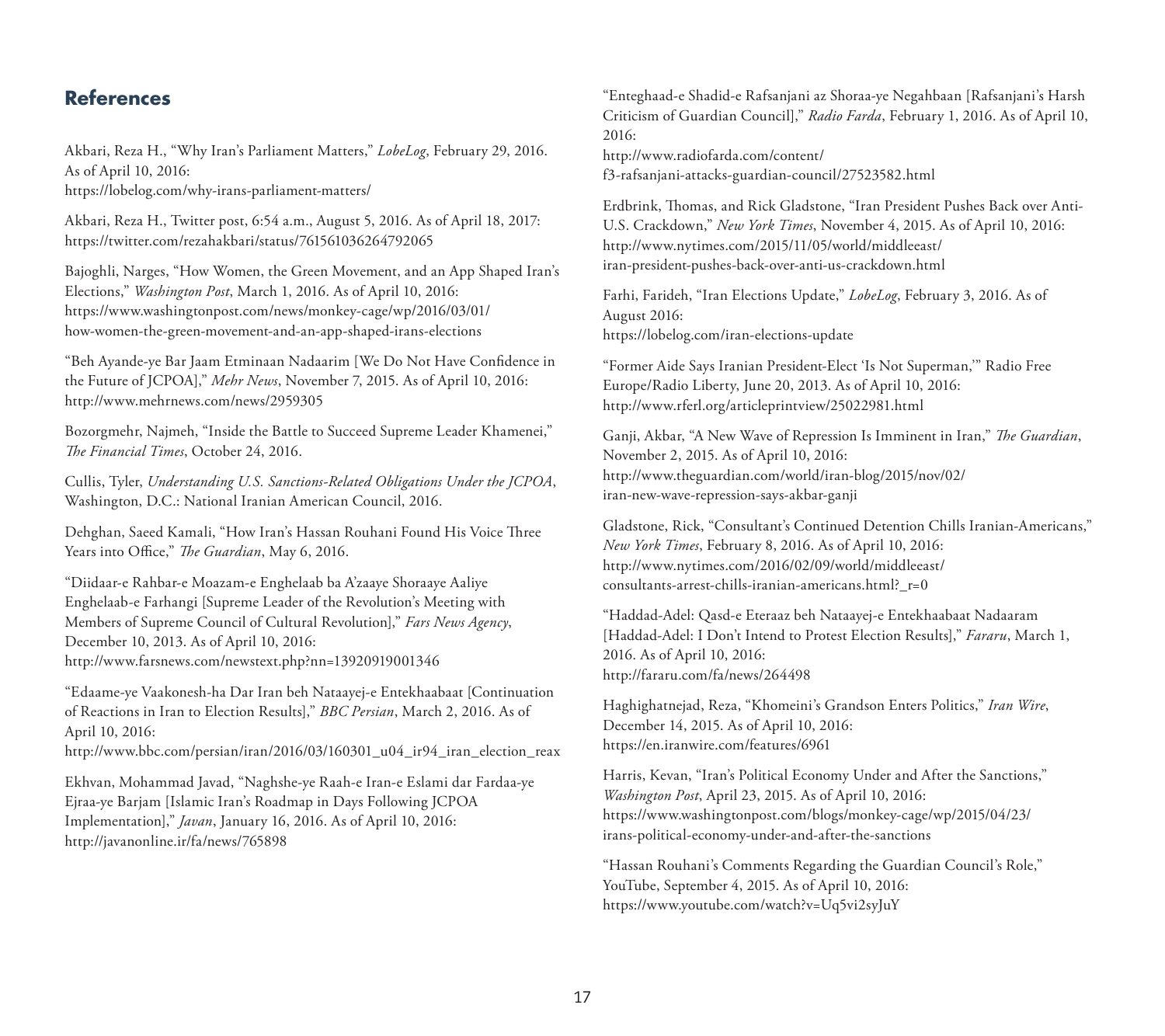International Crisis Group, *Iran After the Nuclear Deal*, Middle East Report No. 166, Brussels, Belgium, December 2015.

The Iran Primer, "U.S. Implements Changes to Visa Waiver Law," United States Institute of Peace, January 21, 2016. As of April 10, 2016: <http://iranprimer.usip.org/blog/2015/dec/21/us-iran-differ-visa-waiver-law>

Jafari, Saeid, "What's Larijani's Game for the Parliamentary Elections?" *Al-Monitor*, January 13, 2016. As of April 10, 2016: http://www.al-monitor.com/pulse/originals/2016/01/ [iran-speaker-larijani-parliamentary-majles-elections.html](http://www.al-monitor.com/pulse/originals/2016/01/iran-speaker-larijani-parliamentary-majles-elections.html)

*Joint Comprehensive Plan of Action*, Vienna, Austria, July 14, 2015. As of April 22, 2017: <https://www.state.gov/documents/organization/245317.pdf>

Kaye, Dalia Dassa, "The Iran Deal Is Working: What Now?" *The National* 

*Interest*, March 9, 2016. As of April 10, 2016: <http://nationalinterest.org/feature/the-iran-deal-working-what-now-15445>

Khalaji, Mehdi, "Choosing Iran's Next Supreme Leader," Washington Institute for Near East Policy, February 6, 2016. As of April 10, 2016: [http://www.washingtoninstitute.org/policy-analysis/view/](http://www.washingtoninstitute.org/policy-analysis/view/choosing-irans-next-supreme-leader) choosing-irans-next-supreme-leader

Khoshroo, Gholamali, Iranian Permanent Ambassador to the United Nations, "Negotiations Channel Must Be Kept Open," transcript of interview with *Seda Persian Weekly* in *Iran Review*, February 6, 2016. As of April 10, 2016: http://www.iranreview.org/content/Documents/ [Negotiations-Channel-Must-Be-Kept-Open.htm](http://www.iranreview.org/content/Documents/Negotiations-Channel-Must-Be-Kept-Open.htm)

Luers, William, Thomas Pickering, and Greg Thielmann, "Dealing with Iran's Ballistic Missile Program," *The National Interest*, February 8, 2016. As of April 10, 2016:

<http://nationalinterest.org/feature/dealing-irans-ballistic-missile-program-15140>

"The Man Who Stood Up to Khamenei," *Foreign Policy*, July 4, 2015. As of April 10, 2016:

http://foreignpolicy.com/2015/07/04/

[the-man-who-stood-up-to-khamenei-green-revolution-iran-nuclear](http://foreignpolicy.com/2015/07/04/the-man-who-stood-up-to-khamenei-green-revolution-iran-nuclear)

Mohseni, Ebrahim, Nancy Gallagher, and Clay Ramsay, *Iranian Public Opinion One Year After the Nuclear Deal*, College Park, Md.: University of Maryland Center for International and Security Studies, 2016.

Mousavian, Seyed Hossein, *The Iranian Nuclear Crisis: A Memoir*, Washington, D.C.: Carnegie Endowment for International Peace, 2012.

Mousavian, Seyed Hossein, "How to Kick-Start Iran-US Regional Cooperation," *Al-Monitor*, August 3, 2016. As of April 10, 2016: http://www.al-monitor.com/pulse/originals/2016/08/ [iran-us-nuclear-deal-jcpoa-regional-cooperation.html](http://www.al-monitor.com/pulse/originals/2016/08/iran-us-nuclear-deal-jcpoa-regional-cooperation.html)

Nader, Alireza, "Rouhani and Khamenei Are Both Winners in Iran's Elections," *Foreign Policy Concepts*, March 2, 2016. As of April 10, 2016: [https://foreignpolicyconcepts.com/2016/03/02/](https://foreignpolicyconcepts.com/2016/03/02/rouhani-khamenei-winners-irans-elections/) rouhani-khamenei-winners-irans-elections/

Nader, Alireza, David E. Thaler, and S. R. Bohandy, *The Next Supreme Leader: Succession in the Islamic Republic of Iran*, Santa Monica, Calif.: RAND Corporation, MG-1052-OSD, 2011. As of April 18, 2017: <https://www.rand.org/pubs/monographs/MG1052.html>

"Nataayej-e Nahaai-ye Khobregaan-e Tehran [Final Results of Tehran Experts Assembly]," *BBC Persian*, February 29, 2016. As of April 10, 2016: http://www.bbc.com/persian/ [iran/2016/02/160229\\_l30\\_ir94\\_elections\\_3days\\_later\\_update](http://www.bbc.com/persian/iran/2016/02/160229_l30_ir94_elections_3days_later_update)

"Nobakht: Nemikhaahim Sepaah ba Bakhsh-e Khosoosi Reghaabat Konad [Nobakht: We Do Not Want IRGC to Compete with Private Sector]," *Asr-e Iran*, May 21, 2014. As of April 10, 2016: <http://www.asriran.com/fa/news/337088>

Office of the Supreme Leader, "Hozoor va Sokhanraani-ye Rahbar-e Enghelaab Dar Haram-e Motahar Razavi [Revolution Leader's Presence and Speech in Holy Shrine of Reza]," March 20, 2016. As of August 2016: <http://farsi.khamenei.ir/news-content?id=32687>

Peterson, Scott, "Year After Nuclear Deal, Iran's High Expectations Not Met," *Christian Science Monitor*, July 14, 2016. As of April 10, 2016: [http://www.csmonitor.com/World/Middle-East/2016/0714/](http://www.csmonitor.com/World/Middle-East/2016/0714/Year-after-nuclear-deal-Iran-s-high-expectations-not-met) Year-after-nuclear-deal-Iran-s-high-expectations-not-met

"Rad-e Salaahiat-e 99 Dar Sad-e Eslaahtalabaan [99 Percent of Reformists Rejected]," Iranian Labor News Agency, January 17, 2016. As of April 10, 2016: http://www.ilna.ir/شخب-یسایس-3/ [نابلط-حالصا-دصرد-تیحالص-در-دش-دییات-رفن-بلط-حالصا-رازه-زا](http://www.ilna.ir/%D8%A8%D8%AE%D8%B4-%D8%B3%DB%8C%D8%A7%D8%B3%DB%8C-3/338999-%D8%A7%D8%B2-%D9%87%D8%B2%D8%A7%D8%B1-%D8%A7%D8%B5%D9%84%D8%A7%D8%AD-%D8%B7%D9%84%D8%A8-%D9%86%D9%81%D8%B1-%D8%AA%D8%A7%DB%8C%DB%8C%D8%AF-%D8%B4%D8%AF-%D8%B1%D8%AF-%D8%B5%D9%84%D8%A7%D8%AD%DB%8C%D8%AA-%D8%AF%D8%B1%D8%B5%D8%AF-%D8%A7%D8%B5%D9%84%D8%A7%D8%AD-%D8%B7%D9%84%D8%A8%D8%A7%D9%86)338999-

"Rohani, Reformist Allies Win Control of Iran's Powerful Assembly of Experts," Radio Free Europe/Radio Liberty, February 29, 2016. As of April 10, 2016: http://www.rferl.org/content/ [rohani-reformist-allies-win-control-irans-assembly-of-experts/27580613.html](http://www.rferl.org/content/rohani-reformist-allies-win-control-irans-assembly-of-experts/27580613.html)

Rosenberg, Matthew, and Mark Mazzetti, "U.S. Ship Off Yemen Fires Missiles at Houthi Rebel Sites," *New York Times*, October 12, 2016.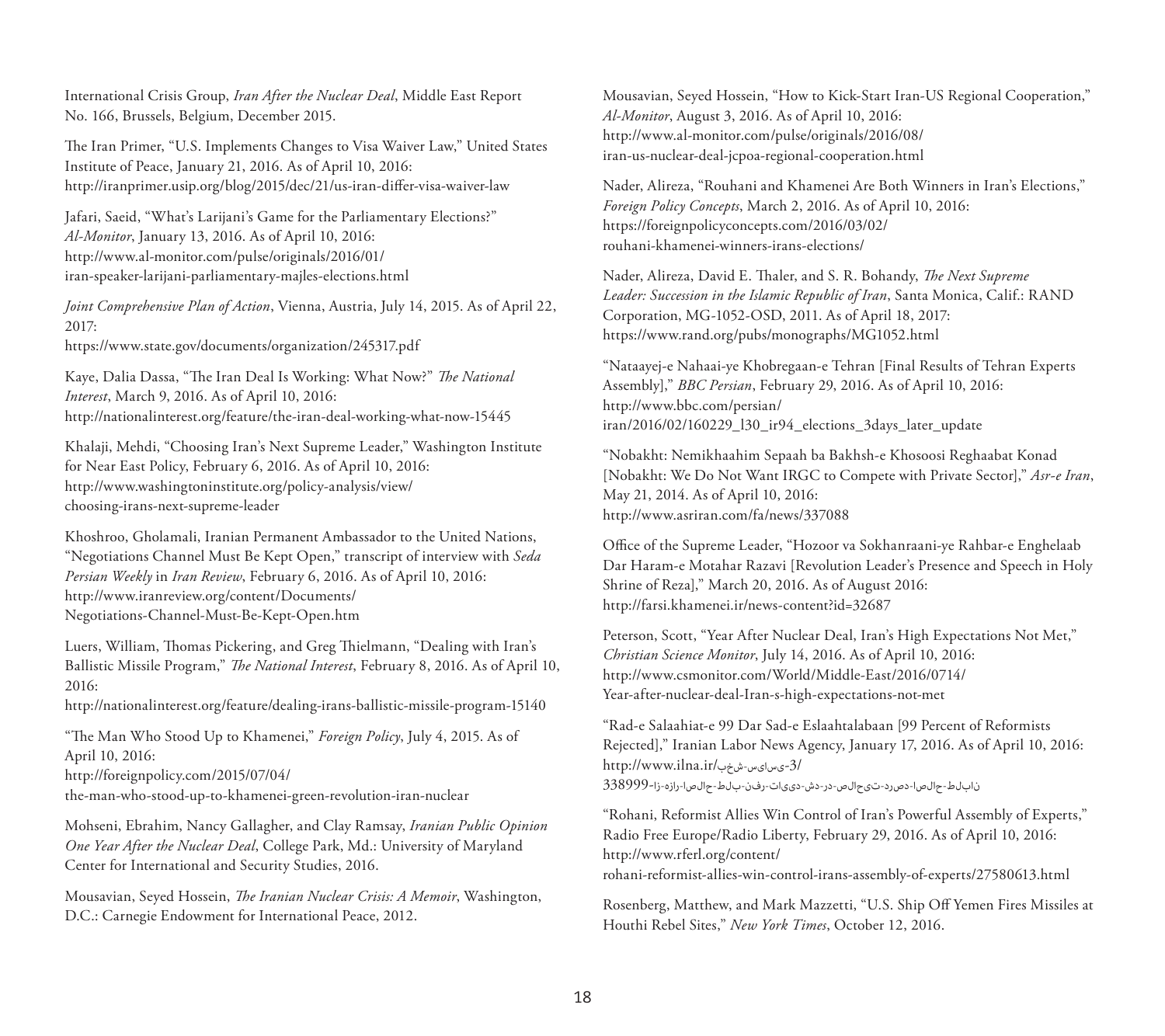"Rouhani: Hame Baayad Baraa-ye Ejraa-ye Barjaam-e 2 Beh Sahneh Biyayand [Everyone Must Come Out to Implement JCPOA 2]," *Khabar Online*, February 3, 2016. As of April 10, 2016: <http://www.khabaronline.ir/detail/506536/Politics/government>

Rouhani, Hassan, *Khateraat-e Doktor Hassan Rouhani;* Jeld-e 1: *Enghelaab-e Eslami* [*Memoirs of Dr. Hassan Rouhani;* Vol. 1: *Islamic Revolution*], Tehran: Islamic Revolution Document Center, 2009.

Rouhani, Hassan, "Hassan Rouhani's Speech During 4th National Celebration of Communication and Information Technology," *Islamic Republic of Iran Broadcasting*, May 17, 2014.

Sadeghi, Saheb, "Financial Watchdog Worries Iranian Hardliners," *Al-Monitor*, September 28, 2016.

"Saeed Jalili: Barjaam Khesaarat-e Mahz Ast [Saeed Jalili: JCPOA a Total Loss]," *Kheybar Online*, April 11, 2016. As of April 10, 2016: <http://kheybaronline.ir/fa/news/49480>

Sahimi, Muhammad, "Iran's Deep State Has the Most to Lose from Opening to the West," *The National Interest*, November 10, 2015. As of April 10, 2016: http://nationalinterest.org/feature/ [irans-deep-state-has-the-most-lose-opening-the-west-14297](http://nationalinterest.org/feature/irans-deep-state-has-the-most-lose-opening-the-west-14297)

Salehi-Isfahani, Djavad, "Will a Weak Economy Affect Iran's Parliamentary Election This Week?" *Tyranny of Numbers*, February 24, 2016. As of April 10, 2016:

http://djavadsalehi.com/2016/02/24/ [will-a-weak-economy-affect-irans-parliamentary-election-this-week](http://djavadsalehi.com/2016/02/24/will-a-weak-economy-affect-irans-parliamentary-election-this-week)

"Sarlashkar Jafari: Baayad Moraagheb-e Nofooz-e Fekri, Farhangi, va Siaasi-ye Doshman Baashim [Major-General Jafari: We Must Beware the Enemy's Ideological, Cultural, and Political Infiltration]," *Tasnim*, October 7, 2015. As of April 10, 2016:

<http://www.tasnimnews.com/fa/news/1394/07/15/881901>

Sharafedin, Bozorgmehr, "Iran's Possible Next Supreme Leader Being Examined: Rafsanjani," *Reuters*, December 13, 2015. As of April 10, 2016: http://www.reuters.com/article/ [us-iran-election-leader-idUSKBN0TW0OV20151213](http://www.reuters.com/article/)

"Shockwave: The Disqualification of Seyed Hassan Khomeini," *Majlis Monitor*, February 9, 2016. As of April 10, 2016: https://majlismonitor.com/en/2016/02/ [shockwave-the-disqualification-of-seyed-hassan-khomeini](https://majlismonitor.com/en/2016/02/shockwave-the-disqualification-of-seyed-hassan-khomeini)

Slavin, Barbara, "The U.S. Is Hampering Iran's Return to the World," *Newsweek*, April 20, 2016. As of April 10, 2016: <http://www.newsweek.com/us-hampering-iran-return-world-449769>

Tabaar, Mohammad Ayatollahi, "Iran's Russian Turn: The Start of a New Alliance," *Foreign Affairs*, November 12, 2015. As of April 10, 2016: <https://www.foreignaffairs.com/articles/iran/2015-11-12/irans-russian-turn>

"Tahlil-e Ali Motahari az Safbandiha-ye Entekhabaati [Ali Motahari's Analysis on Election Lineup]," *Fararu*, January 13, 2016. As of April 10, 2016: <http://fararu.com/fa/news/258752>

"Vaakonesh-e Rouhani Beh Parvandeh Saazi-ye Sepaah Beh Bahane-ye Nofooz [Rouhani's Reaction to IRGC's Use of Infiltration as Excuse for Manufacturing Cases]," *Kaleme*, November 4, 2015. As of April 10, 2016: <http://www.kaleme.com/1394/08/13/klm-228861>

Vargi, Changiz M., "Iran's Parliament Gives Green Light to Rouhani's New Ministers," *Al-Monitor*, November 2, 2016.